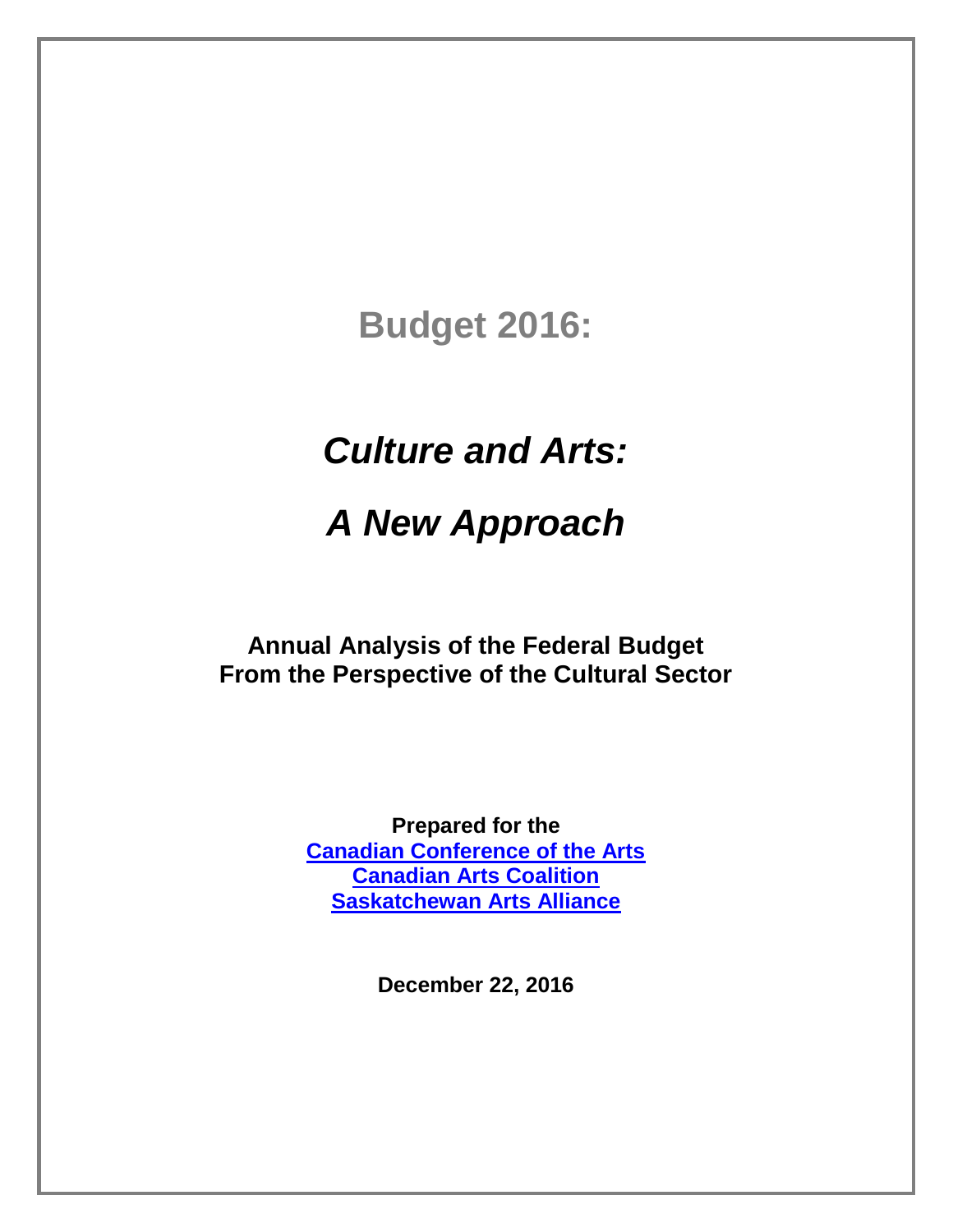## **Table of Contents**

| <b>Executive Summary</b>                                                    | 2                    |
|-----------------------------------------------------------------------------|----------------------|
| The Big Picture                                                             | 4                    |
| The Department of Canadian Heritage                                         | 10                   |
| Developments across Cultural Sub-sectors                                    | 15                   |
| Arts<br>Heritage<br><b>Cultural Industries</b><br><b>Other Expenditures</b> | 15<br>19<br>21<br>24 |
| Appendix:                                                                   | 26                   |

(Estimates for the Department of Canadian Heritage and Selected Cultural Agencies and Crown Corporations, Total of Main Estimates and Supplementary Estimates for Fiscal Year 2015-16)

First published November 7, 2016; revised December 22, 2016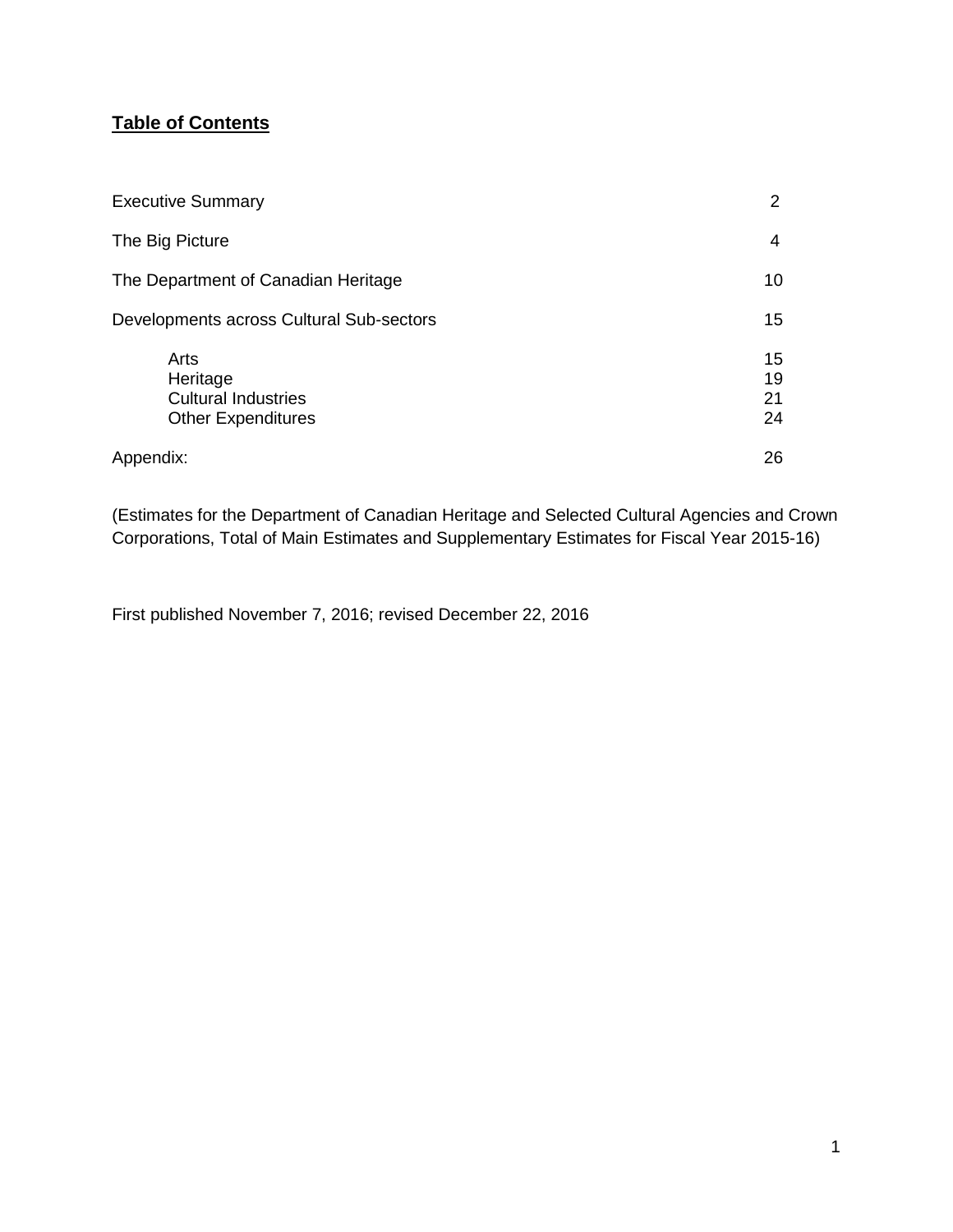# *EXECUTIVE SUMMARY*

This budget analysis examines federal funding for the arts and culture in the 2016 federal budget. It explores funding to the Department of Canadian Heritage and other federal cultural agencies and crown corporations; organizational and funding trends at the Department of Canadian Heritage; expenditures on key programs across the arts, heritage and cultural industries, and other developments affecting the sector.<sup>1</sup>

Five main findings emerge from the analysis.

**First, in Budget 2016,** *Growing the Middle Class,* **the government has signaled a new approach to governance at the federal level, an approach focused on 'sustained inclusive economic growth that will benefit families.'** This includes extensive consultation with Canadians, a focus on clean energy, Indigenous Peoples, and transparency, and substantial investments in support of the economy, society, innovation, and infrastructure.

As part of the government's commitment to transparency, **the mandate letters sent to Ministers by the Prime Minister were made public for the first time.** The letter to the Minister of Canadian Heritage identified a range of priorities, including reviewing plans for Canada 150, restoring and increasing funding to the CBC/Radio-Canada, Telefilm Canada and the National Film Board, doubling investment in the Canada Council for the Arts, restoring the PromArt and Trade Routes programs, and making major new investments in cultural infrastructure. **Budget 2016 followed through on many of these objectives.**

**Second, for the first time in years, the government's support for the arts and cultural sector is grounded in both economic and socio-cultural rationales.** The government commits to reinvesting in the arts and cultural sector because it 'helps to create jobs, strengthens the economy and ensures that the unique Canadian perspective is shared with the world.<sup>2</sup>

**Third, the government places substantial priority on the arts and culture, committing an additional \$1.9 billion in funding to the sector over the next five years. In keeping with the Minister's mandate letter,** this includes doubling the budget of the Canada Council for the Arts, an additional \$675 million for the CBC/Radio-Canada, an additional \$22 million for Telefilm Canada, a further \$13.5 million for the National Film Board, and \$168.2 million over two years for the Canada Cultural Spaces Fund. Budget 2016 also provides an additional \$105.9 million for national museums (notably the Canada Science and Technology Museum), and substantial capital funding for the NAC. It is worth recalling, though, that for a number of these organizations, the new funding is merely bringing funding levels back to what they were prior to cuts in recent years.

 $\overline{\phantom{a}}$ 

<sup>&</sup>lt;sup>1</sup>As many readers will know, the Canadian Conference of the Arts prepared the annual budget analysis up until the suspension of its activities in 2012. Following this, its caretaker board of directors initially passed the 2013 budget analysis baton to the Canadian Arts Coalition. The last two years and this year again, the CCA Board teamed up with the Coalition and the Saskatchewan Arts Alliance to sponsor the 2016 Budget Analysis.<br><sup>2</sup> Budget

Budget 2016, *Growing the Middle Class*, p.184.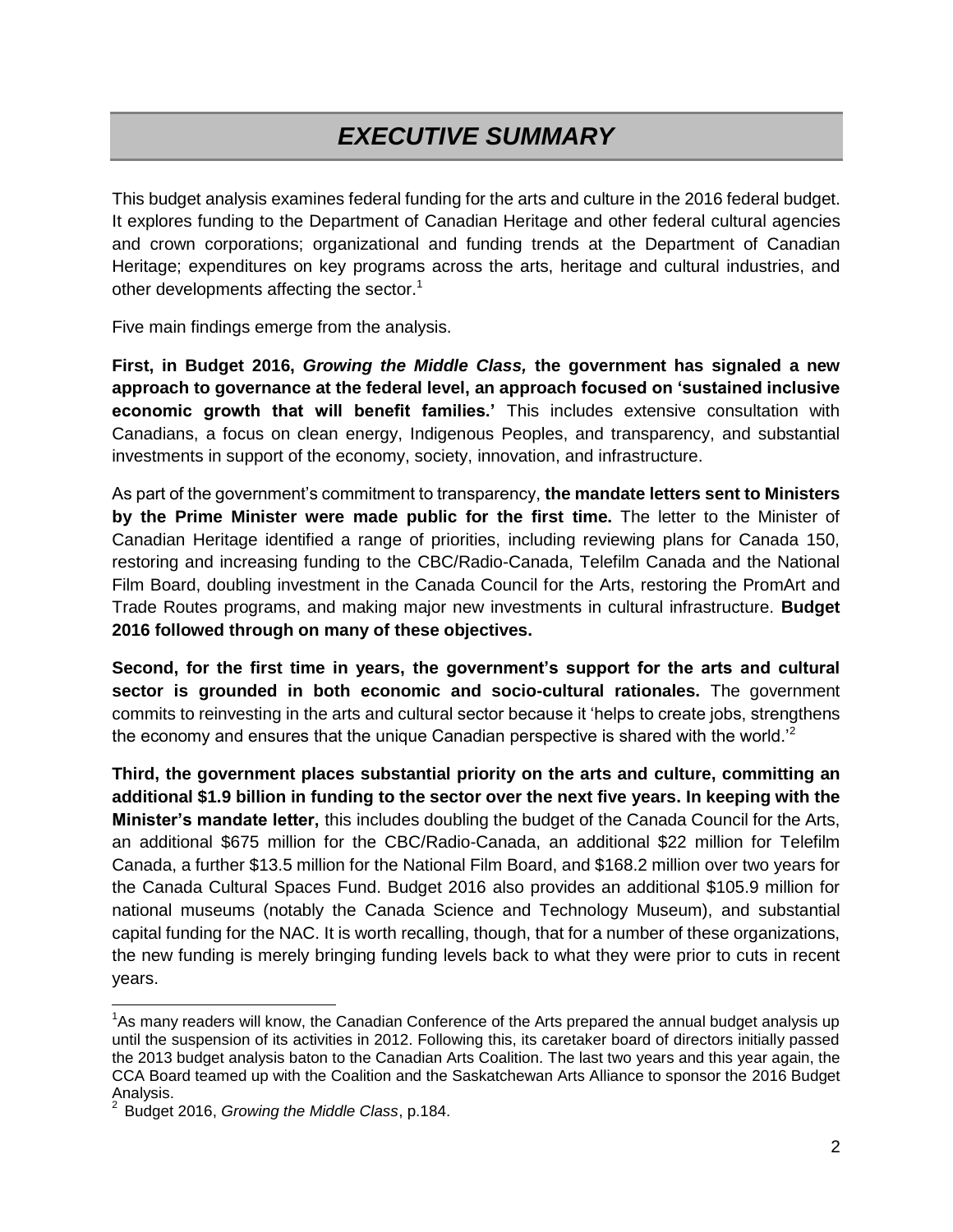**The government sees the cultural industries as engines of economic growth both at home and abroad, and Budget 2016 provides them with additional funding support.** This, presumably, is the beginnings of following through on the commitment to reinstate the PromArt and Trade Routes programs.

**Fourth**, **the government places substantial priority on investing in infrastructure.** Budget 2016 announced a plan for \$120 billion worth of infrastructure spending over ten years. The plan includes \$60 billion in new infrastructure spending over and above what the previous government had planned. **\$342 million of this new funding is committed to cultural and recreation infrastructure over two years.**

**Fifth, the government is investing substantial resources into celebrations for the 150th Anniversary of Confederation in 2017, but it is not clear the extent to which the arts and culture are central to their plans.** A total of \$360 million is allocated to Canada 150 celebrations over three years (June 2015 to December 2018) with a view to 'sustain Canadians' sense of pride and belonging, to support Canada's vibrant communities, and to create economic benefits and lasting legacies.' <sup>3</sup> **The arts are not always explicitly mentioned in the government's plans, so it will be important for the sector to underscore the important contribution that the arts can play in the celebrations.** It will also be important for groups to apply for funding where they're able to take full advantage of these funds.

**All told, the government's approach to the arts and cultural sector to date is a very positive one, supported with substantial reinvestments and new investments in the sector.**

\* \* \*

The forthcoming analysis proceeds in three sections. The first examines 'the big picture' of overall funding levels to key federal cultural institutions. The second delves into the Department of Canadian Heritage, examining its organizational structure, expenditures and staffing levels. The third takes a closer look at expenditures in key programs across the arts, heritage and cultural industries.

 $3$  Horizontal Table – Canada 150 Initiative, Available online at [http://canada.pch.gc.ca/eng/1456259899006.](http://canada.pch.gc.ca/eng/1456259899006)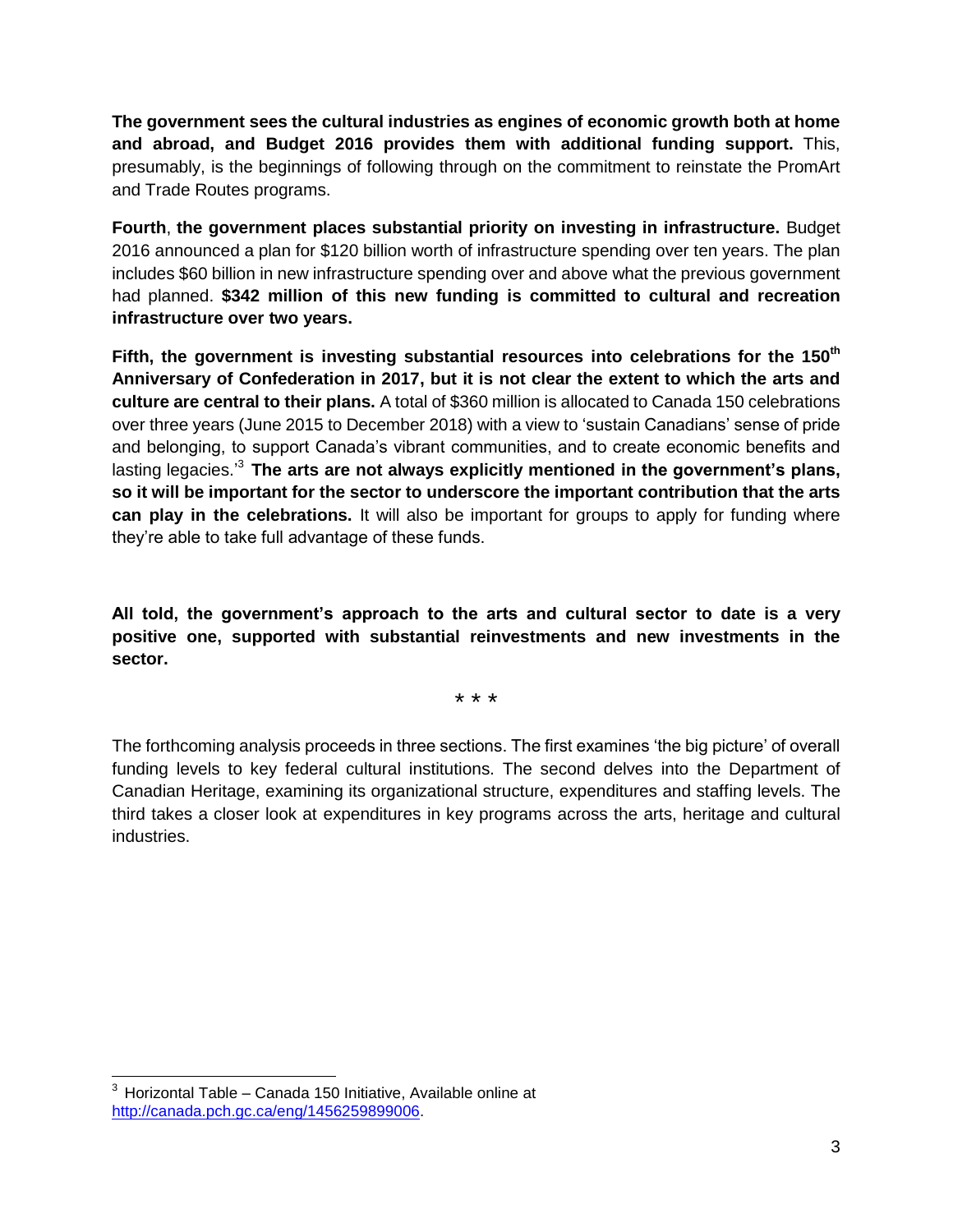# *THE BIG PICTURE*

This section examines the 'big picture' for the cultural sector when it comes to funding levels in Budget 2016.

## **The New Approach, Highlights from Budget 2016 and News on Canada 150**

As part of its new approach to governance, the government published the mandate letters that the Prime Minister writes to ministers. The Prime Minister's letter to the Minister of Canadian Heritage identified the following priorities, reproduced verbatim below:

- Review current plans for Canada 150 and champion government-wide efforts to promote this important celebration.
- Restore and increase funding for CBC/Radio-Canada, following consultation with the broadcaster and the Canadian cultural community.
- Review the process by which members are appointed to the CBC/Radio-Canada Board of Directors, to ensure merit-based and independent appointments.
- Double investment in the Canada Council for the Arts.
- Increase funding for Telefilm Canada and the National Film Board.
- Restore the PromArt and Trade Routes International cultural promotion programs, update their design, and increase related funding.
- Increase funding for the Young Canada Works program to help prepare the next generation of Canadians working in the heritage sector.
- Work with the Minister of Infrastructure and Communities to make significant new investments in cultural infrastructure as part of our investment in social infrastructure.
- Develop a new multi-year Official Languages plan to support English and French linguistic minorities.
- Establish a free, online service for learning and retaining English and French as second languages.
- Work with the President of the Treasury Board to ensure that all federal services are delivered in full compliance with the *Official Languages Act*.
- Work in collaboration with the Minister of Indigenous and Northern Affairs to provide new funding to promote, preserve and enhance Indigenous languages and cultures.
- Work with the Minister of Justice to update and reinstate a Court Challenges Program<sup>4</sup>.

As discussed throughout this analysis, **Budget 2016 follows through on many of these priorities**. It doubles the Canada Council budget, reinvests in the CBC/Radio-Canada, Telefilm and the National Film Board, increases funding for cultural infrastructure and provides funding for Canada's cultural industries abroad. It must be remembered, though, that with the notable exception of the new Canada Council funding, these new monies are essentially bringing funding levels back to where they were prior to cuts in recent years.

 <sup>4</sup> For the full mandate letter, see [http://pm.gc.ca/eng/minister-canadian-heritage-mandate-letter.](http://pm.gc.ca/eng/minister-canadian-heritage-mandate-letter)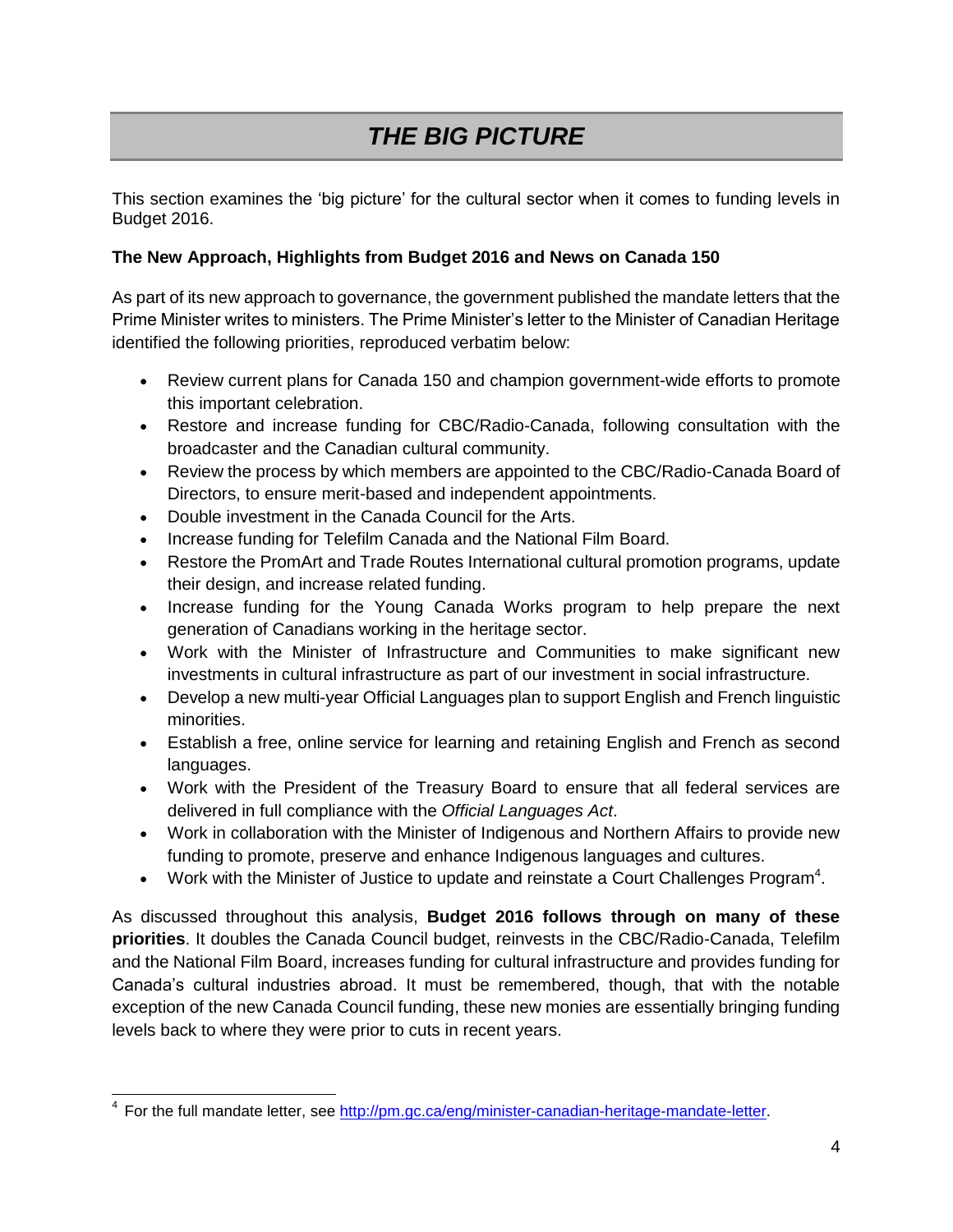**Budget 2016 also announced that the government will allocate \$35 million over the next two years to 'showcase Canada's cultural industries to the world.'** This is the beginnings of following through on the commitment to reinstate the PromArt and Trade Routes programs. Budget 2016 notes that the Minister of Canadian Heritage will be consulting on 'how best to continue to support Canadian cultural exporters as they contribute to inclusive growth'. In this process, the Minister will work with the Minister of Foreign Affairs, whose mandate letter includes 'supporting the Minister of Canadian Heritage to restore the PromArt and Trade Routes International cultural program programs, update their design, and increase related funding.<sup>5</sup> This priority for the Minister of Foreign Affairs is part of a broader instruction from the Prime Minister to 'increase Canada's educational and cultural interaction with the world,' a welcome move back to cultural diplomacy under the new government.

In addition, **Budget 2016 made substantial infrastructure spending commitments that open up many opportunities for the arts and cultural sector**. The budget announced a plan for \$120 billion worth of infrastructure spending over ten years. The plan includes \$60 billion in new infrastructure spending, \$11.9 billion of which will be committed over the next five years and of this amount, **\$342 million of this new funding is committed to cultural and recreation infrastructure over two years**:

- an additional \$168.2 million in funding to the Canada Cultural Spaces Fund over the next two years (discussed in the last section of this analysis);
- \$150 million over the next two years to regional development agencies for the Canada 150 Community Infrastructure Program (discussed below);
- \$20 million to Parks Canada over the next two years to enhance the National Historic Sites Cost-Sharing Program, including expanding it to include heritage lighthouses and railways, and
- \$4 million over two years for the Enabling Accessibility Fund, which supports capital costs for construction and renovation to improve accessibility and safety for people with disabilities.

In addition, the government has committed \$76.9 million in new spending over two years for cultural and recreational facilities on Indigenous reserves.

This is on top of existing funding opportunities like the \$10 billion New Building Canada Fund, for which culture, recreation and tourism are now eligible to apply (this Fund was put in place by the previous government).

Finally, the government has extensive plans to celebrate the  $150<sup>th</sup>$  anniversary of Canadian Confederation. The **Department of Canadian Heritage is the lead for the Canada 150 Initiative, which** runs from June 2015 to December 31 2018**. Budget 2016 allocated an additional \$150 million to the initiative, bringing total funding to Canada 150 to \$510 million.** Canada 150 aims 'to sustain Canadians' sense of pride and belonging, to support Canada's vibrant communities, and to create economic benefits and lasting legacies. … Canada 150 is a unique opportunity to build an inclusive vision of Canadian identity that celebrates

<sup>&</sup>lt;u>s</u><br><sup>5</sup> See <u>http://pm.gc.ca/eng/minister-foreign-affairs-mandate-letter.</u>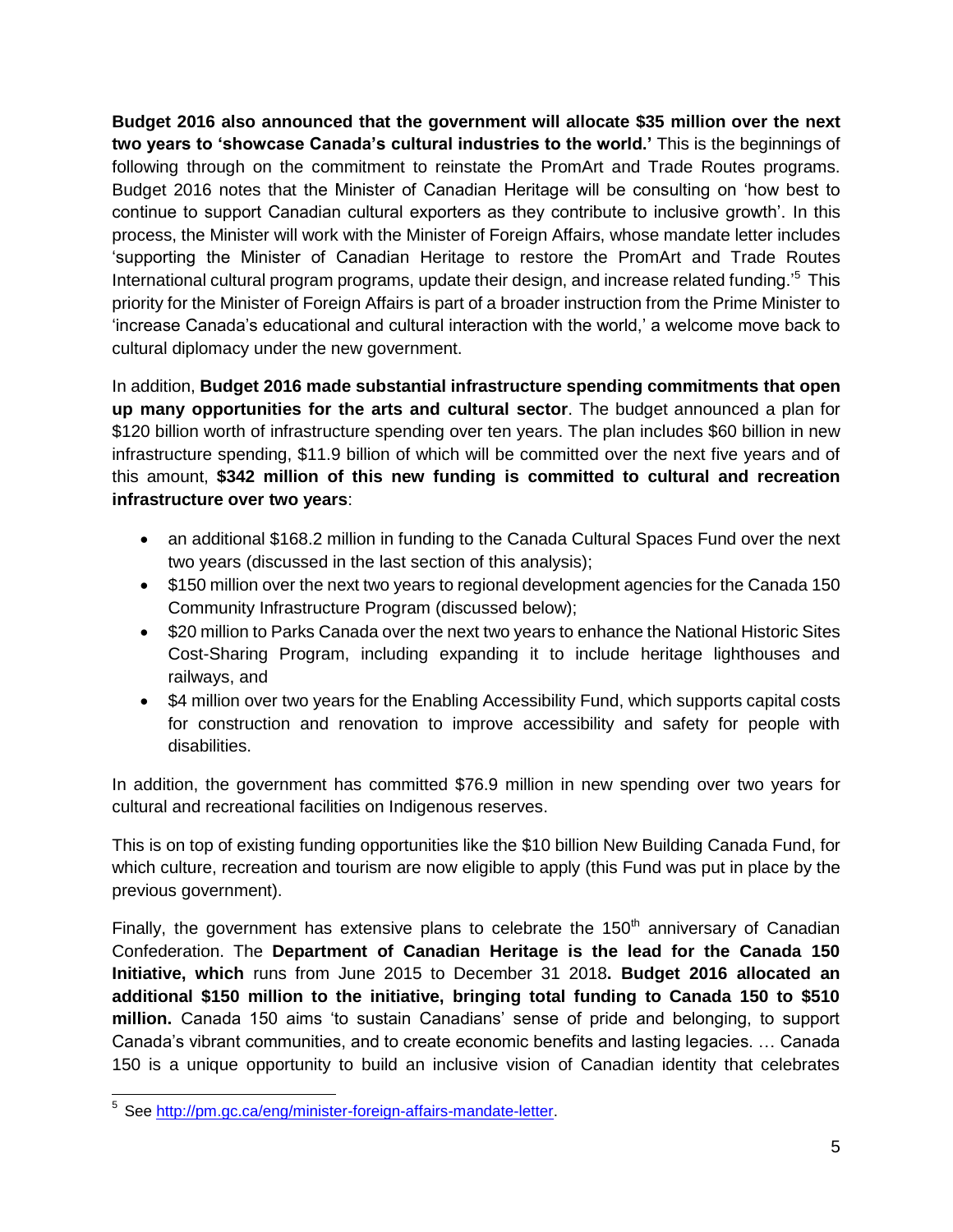diversity' (Department of Canadian Heritage website).

**Canada 150 includes two main funds: the Canada 150 Fund and the Canada 150 Community Infrastructure Fund.** The Canada 150 Fund 'seeks to bring Canadians together through projects in the areas of culture, the arts, sport, heritage and environmental awareness' (Department of Canadian Heritage website). The Canada 150 Community Infrastructure Fund provides funding to communities to modernize 'recreational, cultural and community infrastructure and maintain local jobs' (Department of Canadian Heritage website).

The **Canada 150 Fund** is distributed through the Department of Canadian Heritage's Celebration and Commemoration Program, discussed in the last section of this analysis. Funding to this program stands at \$100 million this year.

The **Canada 150 Community Infrastructure Fund** 'supports communities in modernizing their recreational, cultural and community infrastructure and maintain (*sic*) local jobs'<sup>6</sup> . **The Fund received an additional \$150 million over two years in Budget 2016**, to be administered by the regional development agencies (e.g., the Atlantic Canada Opportunities Agency, the Canadian Northern Economic Development Agency, the Economic Development Agency of Canada for the Region of Quebec, etc.).

\* \* \*

Table 1 shows expenditures for the Department of Canadian Heritage and selected agencies and crown corporations in the Main Estimates documents for the period 2015-16 to 2016-17 (each organization is examined in greater detail further on in the analysis).

**As noted above, Budget 2016 provided substantial new resources for the arts and cultural sector: it commits to an additional \$1.9 billion of new funding over the next five years, including doubling the budget of the Canada Council for the Arts<sup>7</sup> (from \$180 million to \$360 million over five years), an additional \$675 million for the CBC also over five years, an additional \$105.9 million for national museums, \$168.2 million over two years for the Canada Cultural Spaces Fund, and substantial capital funding for the NAC and the Canada Science and Technology Museum.** 

**This is very welcome news, but readers should bear in mind that expenditures for future years may change if the government's priorities or fiscal context change.** As such, this analysis only focuses on the expenditures which have been voted on (i.e., confirmed) by Parliament: those for the 2016-2017 fiscal year.

In Table 1, the second column lists cuts from Budget 2012 for information purposes (these

  $6$  Horizontal Table – Canada 150 Initiative. Available online at

http://canada.pch.gc.ca/eng/1456259899006.<br><sup>7</sup> The Liberal Party Platform promised this increase over two years. The reprofiling of the commitment is more realistic given the capacity of the Council to absorb such an increase.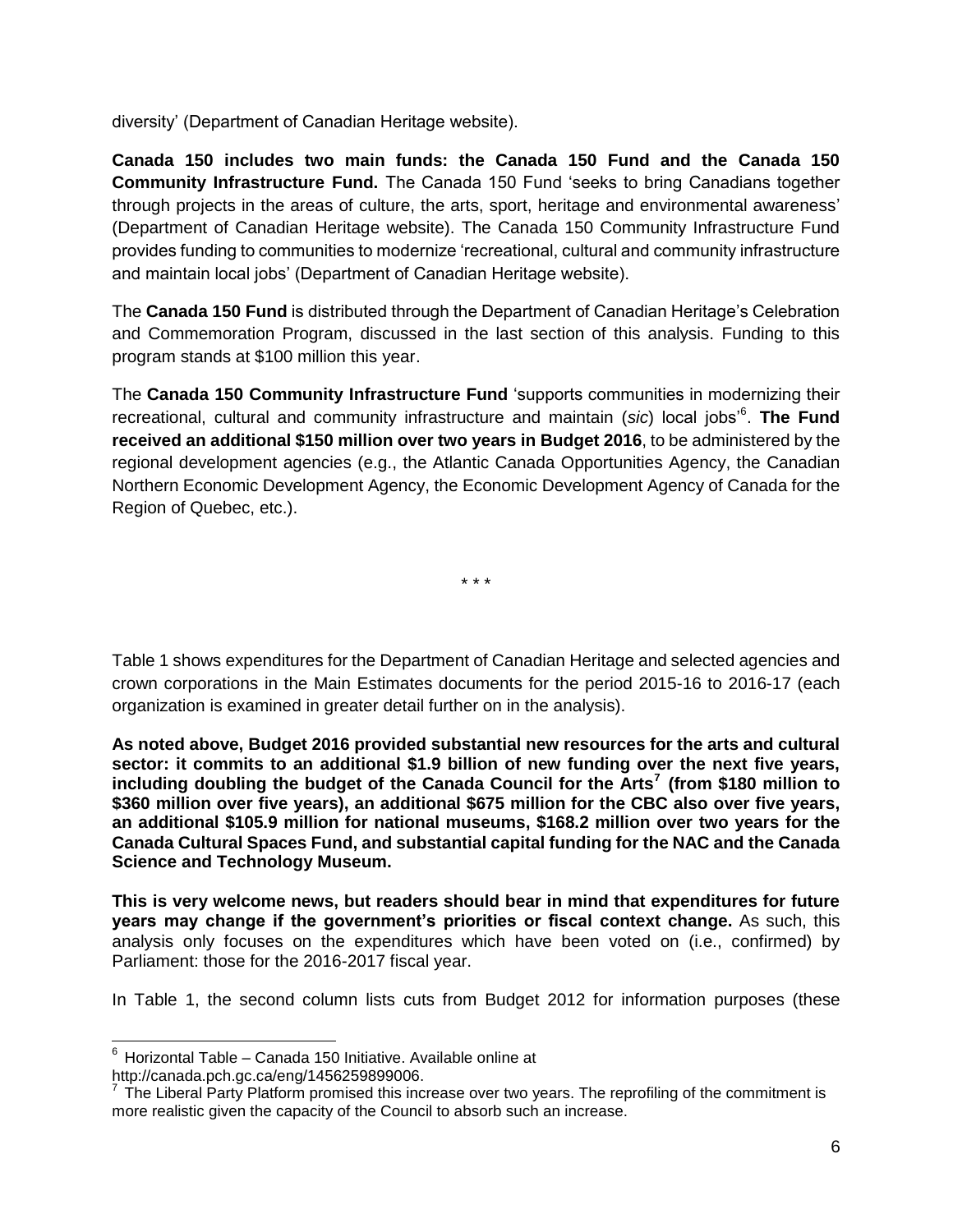funding declines were fully implemented as of 2014-2015). The third and fourth columns show, respectively, the 2015-16 Main Estimates and Total Expenditures for the 2015-16 year (the latter include expenditures in the Supplementary Estimates). The next column shows expenditures to date for 2016-17 from the Main Estimates, the first set of Supplementary Estimates (Supplementary Estimates A) and Budget 2016 (some expenditure announcements have not been incorporated into the estimates documents yet).

The final two columns show the increase (decrease) in expenditures between 2016-17 to date and (a) the Main Estimates 2015-16 and (b) total expenditures in 2015-16 (Main and Supplementary Estimates). Of these two columns, this analysis focuses on the second last: the difference between expenditures in the Main Estimates year over year. This is the most apples-to-apples comparison to undertake at this time.

## **Funding Levels On the Rise – And in some cases substantially**

As the second last cell in the table's bottom row reveals, **overall, funding levels are up close to fourteen per cent between 2015-16 and 2016-17 (up by \$404.1 million or 13.5%)**.

**Increases in funding to five organizations account for most of the growth:** the Department of Canadian Heritage (\$136.9 million), the Canada Council for the Arts (\$40.2 million), the CBC (\$75 million), the National Arts Centre (\$62.7 million) and the National Museum of Science and Technology (\$75.8 million). **Only one organization experienced a decline in funding:** the Canadian Museum of History (down \$17.2 million or 20.6%), but this was due to higher funding levels in the previous fiscal year for capital expenditures. **All other organizations experienced either modest increases in funding or the same level of funding as last year.** 

The following sections of this analysis discuss the specifics behind funding changes for each organization.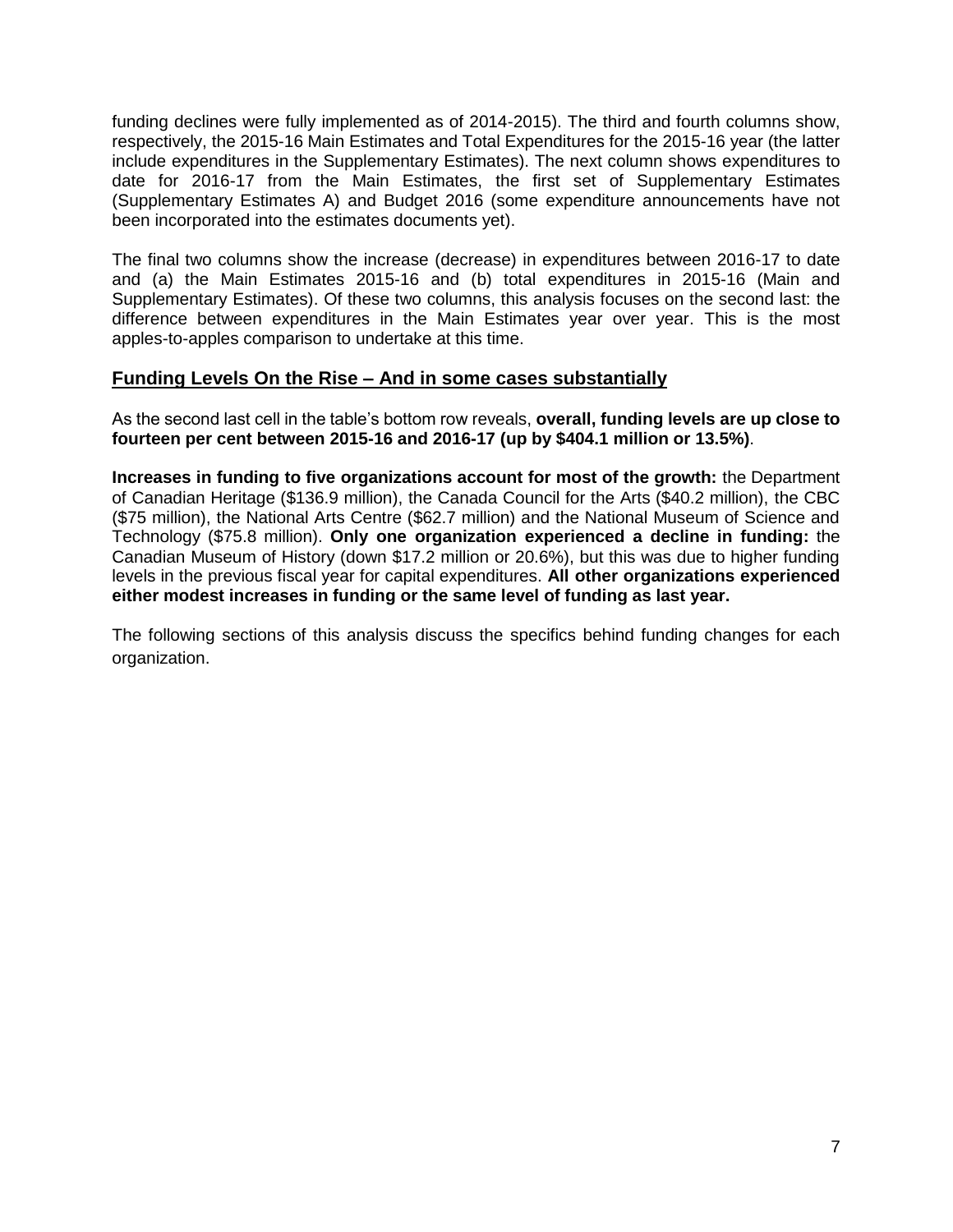**Table 1: Spending Estimates for the Department of Canadian Heritage and Selected Cultural Agencies and Crown Corporations, 2015-16 to 2016-17 (millions of dollars)**

|                                              |                                                            | 2015-2016<br><b>Spending Estimates</b> |                                        | 2016-2017<br><b>Spending Estimates</b>                                                                   | Increase (decrease) between<br>2016-2017 Estimates and |                                     |  |  |
|----------------------------------------------|------------------------------------------------------------|----------------------------------------|----------------------------------------|----------------------------------------------------------------------------------------------------------|--------------------------------------------------------|-------------------------------------|--|--|
| Organization <sup>1</sup>                    | <b>Budget</b><br>2012<br>Ongoing<br>Cut as of<br>2014-2015 | <b>Main</b><br><b>Estimates</b>        | <b>Total</b><br>Estimates <sup>2</sup> | to Date<br><b>Main Estimates,</b><br>Supplementary<br><b>Estimates A and</b><br>Budget 2016 <sup>3</sup> | <b>Main</b><br><b>Estimates</b><br>2015-2016           | <b>Total Estimates</b><br>2015-2016 |  |  |
| Department of Canadian<br>Heritage           | (46.2)<br>$(3.5\%)$                                        | 1,254.7                                | 1,265.7                                | 1,391.6                                                                                                  | 136.9<br>10.9%                                         | 125.9<br>9.9%                       |  |  |
| Canada Council for the Arts                  |                                                            | 182.1                                  | 182.2                                  | 222.3                                                                                                    | 40.2<br>22.1%                                          | 40.1<br>22.0%                       |  |  |
| <b>Canadian Broadcasting</b><br>Corporation  | (115.0)<br>$(10.7\%)$                                      | 1,038.0                                | 1,038.0                                | 1,113.0                                                                                                  | 75.0<br>7.2%                                           | 75.0<br>7.2%                        |  |  |
| Library and Archives<br>Canada               | (9.6)<br>$(8.2\%)$                                         | 93.0                                   | 100.1                                  | 116.9                                                                                                    | 23.9<br>25.7%                                          | 16.8<br>16.8%                       |  |  |
| <b>National Arts Centre</b>                  | (1.9)<br>$(5.3\%)$                                         | 54.7                                   | 75.2                                   | 117.4                                                                                                    | 62.7<br>114.6%                                         | 42.2<br>56.1%                       |  |  |
| National Gallery of Canada                   | $\overline{\phantom{a}}$                                   | 43.8                                   | 43.8                                   | 44.9                                                                                                     | 1.1<br>2.5%                                            | 1.1<br>2.5%                         |  |  |
| Canadian Museum of<br>History                | $\blacksquare$                                             | 83.4                                   | 83.4                                   | 66.2                                                                                                     | (17.2)<br>20.6%                                        | (17.2)<br>20.6%                     |  |  |
| Canadian Museum for<br>Human Rights          | $\blacksquare$                                             | 21.7                                   | 21.7                                   | 21.7                                                                                                     | 0.0<br>0.0%                                            | 0.0<br>0.0%                         |  |  |
| Canadian Museum of<br>Immigration at Pier 21 | $\blacksquare$                                             | 7.7                                    | 7.7                                    | 7.7                                                                                                      | 0.0<br>0.0%                                            | 0.0<br>0.0%                         |  |  |
| Canadian Museum of<br>Nature                 | $\blacksquare$                                             | 26.1                                   | 26.1                                   | 26.1                                                                                                     | 0.0<br>0.0%                                            | 0.0<br>0.0%                         |  |  |
| National Museum of<br>Science and Technology |                                                            | 29.8                                   | 59.2                                   | 105.6                                                                                                    | 75.8<br>254.4%                                         | 46.4<br>78.4%                       |  |  |
| National Film Board of<br>Canada             | (6.7)<br>$(10.0\%)$                                        | 59.7                                   | 59.7                                   | 63.4                                                                                                     | 3.7<br>6.2%                                            | 3.7<br>6.2%                         |  |  |
| Telefilm Canada                              | (10.6)<br>$(10.0\%)$                                       | 95.5                                   | 95.5                                   | 97.5                                                                                                     | 2.0<br>2.1%                                            | 2.0<br>2.1%                         |  |  |
| <b>TOTAL</b>                                 | (191.1)<br>$(6.2\%)$                                       | 2,990.2                                | 3,058.3                                | 3,394.3                                                                                                  | 404.1<br>13.5%                                         | 336.0<br>11.0%                      |  |  |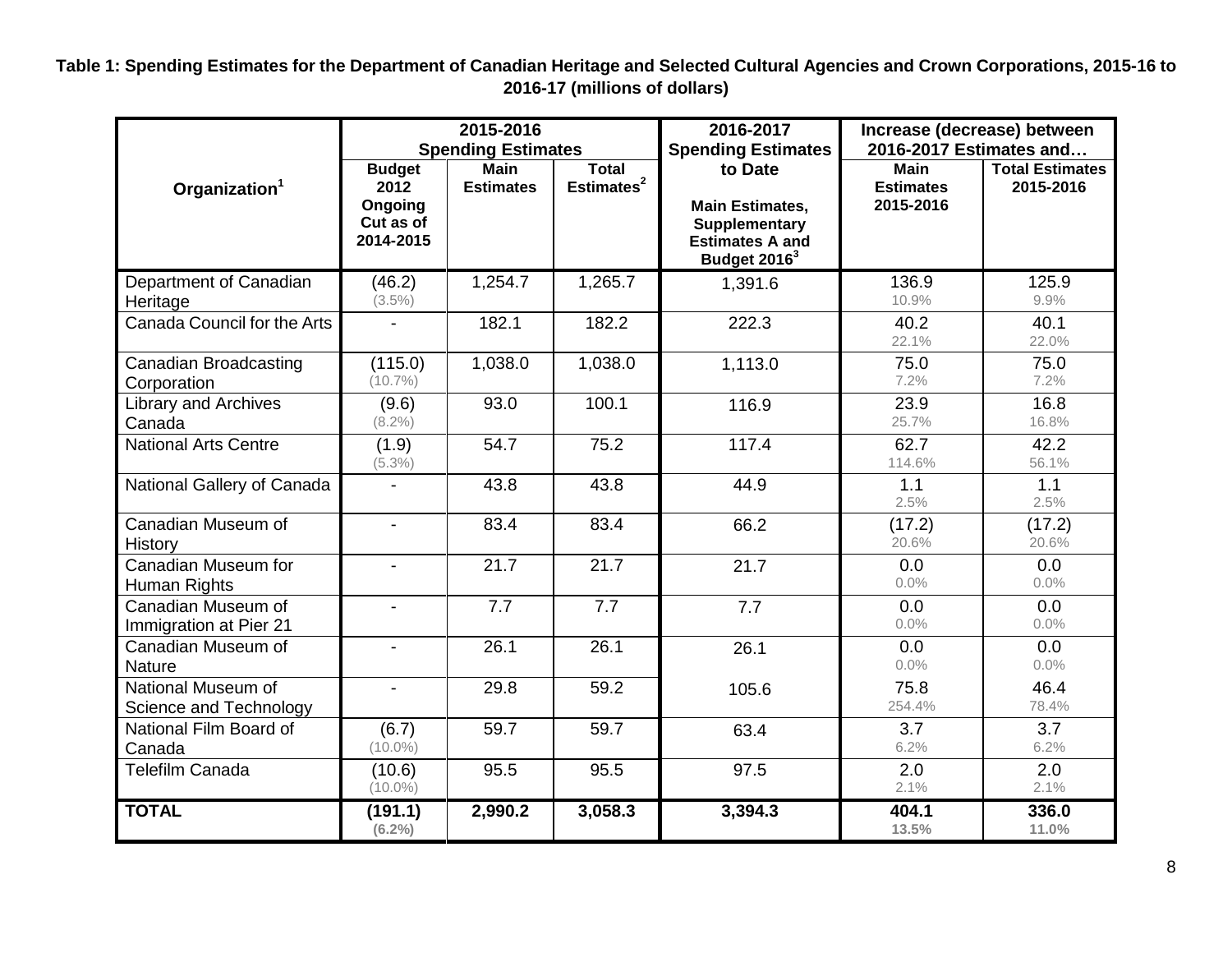**Note:** Figures may not add to totals due to rounding.

<sup>1</sup>These organizations also generate annual revenues.

<sup>2</sup>Total expenditures in the 2015/16 Main Estimates and in 2015/16 Supplementary Estimates A, B and C. The Appendix breaks down expenditures in the supplementary estimates documents for each organization. Budget 2012 cuts for 2014-2015 are listed for information purposes and are already reflected in the spending figures for each organization.

<sup>3</sup>Five organizations were affected by 2016/17 Supplementary Estimates A: Canadian Heritage (\$97.1 million in additional funding), \$40 million in new funding for the Canada Council for the Arts, and an additional \$38.0 million, \$1 million and \$45.6 in capital funding, respectively, to the National Arts Centre, the National Gallery of Canada and the National Museum of Science and Technology. Three organizations received additional funding in Budget 2016 but it has not yet been reflected in the Supplementary Estimates: the Canadian Broadcasting Corporation (\$75.0 million), the National Film Board (\$1.5 million) and Telefilm Canada (\$2 million).

**Sources:** Government of Canada, *2016-2017 Estimates, Parts I and II: The Government Expenditure Plan and Main Estimates*; Government of Canada, *Supplementary Estimates (A) 2016-2017 for the Fiscal Year ending March 31, 2017;* Government of Canada, *2015-2016 Estimates, Parts I and II: The Government Expenditure Plan and The Main Estimates*; Government of Canada, *Supplementary Estimates (A) 2015-2016 for the Fiscal Year ending March 31, 2016;* Government of Canada, *Supplementary Estimates (B) 2015-2016 for the Fiscal Year ending March 31, 2016;* Government of Canada, *Supplementary Estimates (C) 2015-2016 for the Fiscal Year ending March 31, 2016;* Government of Canada, *Growing the Middle Class* (Budget 2016); Government of Canada, *Jobs, Growth and Long-term Prosperity: Economic Action Plan 2012* (Budget 2012).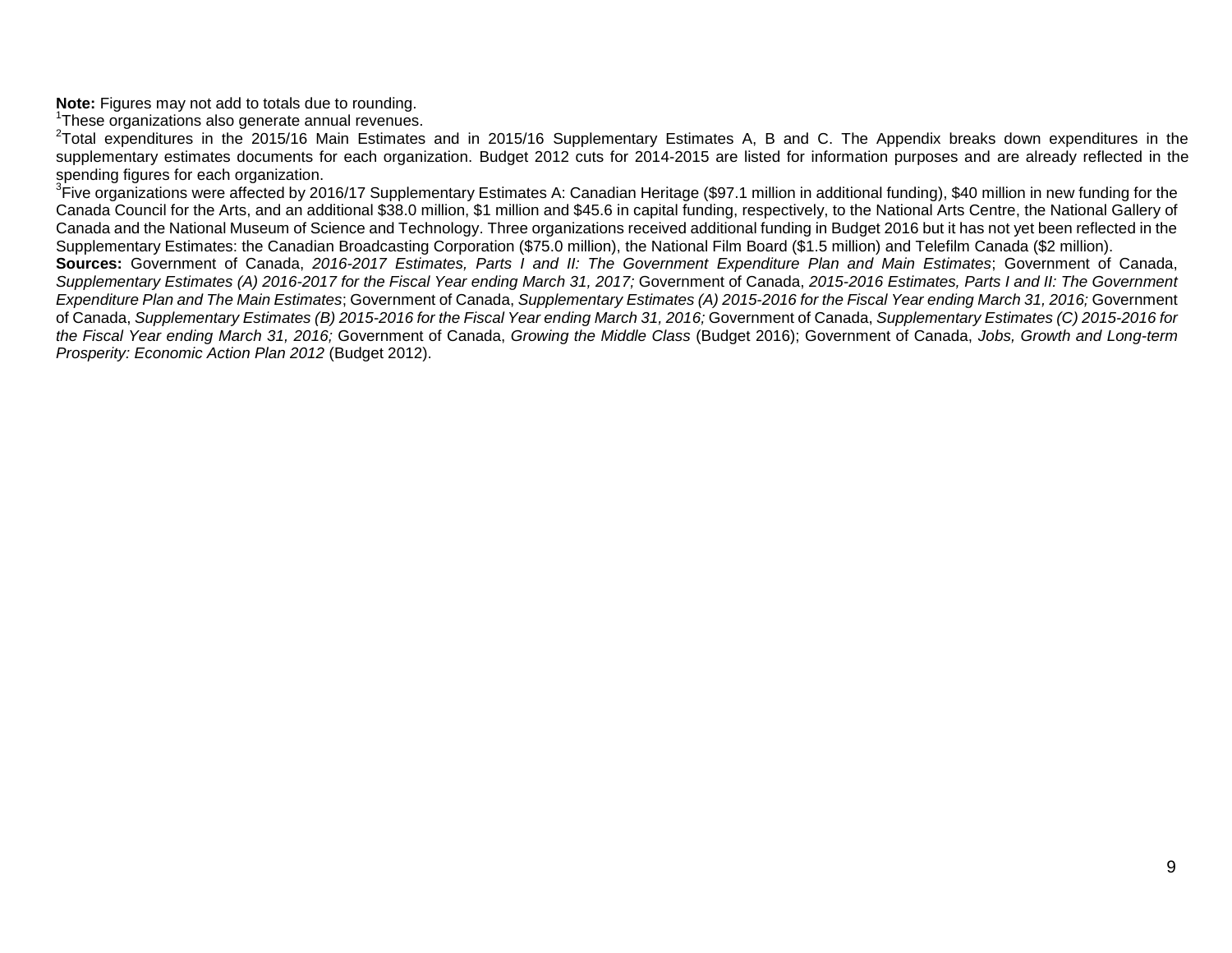## *THE DEPARTMENT OF CANADIAN HERITAGE*

This section describes the organizational and reporting structure of the Department of Canadian Heritage, along with spending and staff levels in its strategic outcome areas in the 2014-15 to 2018-19 period. Funding changes to key grant and contribution programs at the department are examined in the subsequent section.

## **The Portfolio of Canadian Heritage**

The Ministry of Canadian Heritage is headed by the Minister of Canadian Heritage and Official Languages, the Hon. Mélanie Joly (Ahuntsic-Cartierville, Québec). Under the new government, the portfolio of Canadian Heritage also includes the Minister of Sport and Persons with Disabilities, the Hon. Carla Qualtrough (Delta, British Columbia) and the Minister of Status of Women, the Hon. Patricia Hajdu (Thunder Bay-Superior North, Ontario). The mandate letters for the latter two ministers instruct them to work on priority issues in their ambit, including with the lead minister, Minister of Canadian Heritage Joly. The Minister of Sport and Persons with Disabilities is instructed, for example, to 'lead preparations for the 2016 Rio Olympics and Paralympics and future international sporting events,' and to 'work with the Minister of Canadian Heritage to include sport and recreation in championing government-wide efforts to promote the celebration of Canada 150, with a particular emphasis on celebrating the achievements of athletes and persons with disabilities.' The Minister of Status of Women, for her part, is instructed to work with relevant organizations across the government on gender parity, workplaces free from harassment and sexual violence, and sensitivity training.

The overall portfolio of Canadian Heritage is very broad in scope, and includes not only the Department of Canadian Heritage, but multiple semi-autonomous organizations like the Canada Council for the Arts, CBC/Radio-Canada, Telefilm, the National Film Board, and the national museums, which report through the Minister of Canadian Heritage to Parliament.

**In addition, the Department of Canadian Heritage now has responsibility for multicultural policy again.** Multiculturalism had been transferred out of the department to the Department of Citizenship and Immigration under the previous government.

## **Departmental Priorities**

j

According to the Department's 2016-17 Report on Plans and Priorities, **the Department has five priorities that underscore its commitment to the economic and social contribution of the arts and culture. These priorities, listed below, align with priorities in the Minister's mandate letter:**

**Canada 150:** the celebrations to mark the 150<sup>th</sup> anniversary of Confederation are 'an opportunity to strengthen Canadians' sense of pride and belonging, invite the world to Canada and showcase Canadian achievements at home and abroad, as well as support exciting and innovative projects that will leave a lasting legacy.<sup>8</sup> The government has identified four priority areas: 'promoting diversity and inclusion, engaging and inspiring youth, promoting national reconciliation with Indigenous Peoples and connecting Canadians with

<sup>8</sup> Department of Canadian Heritage. *2016-17 Report on Plans and Priorities*, p. 11.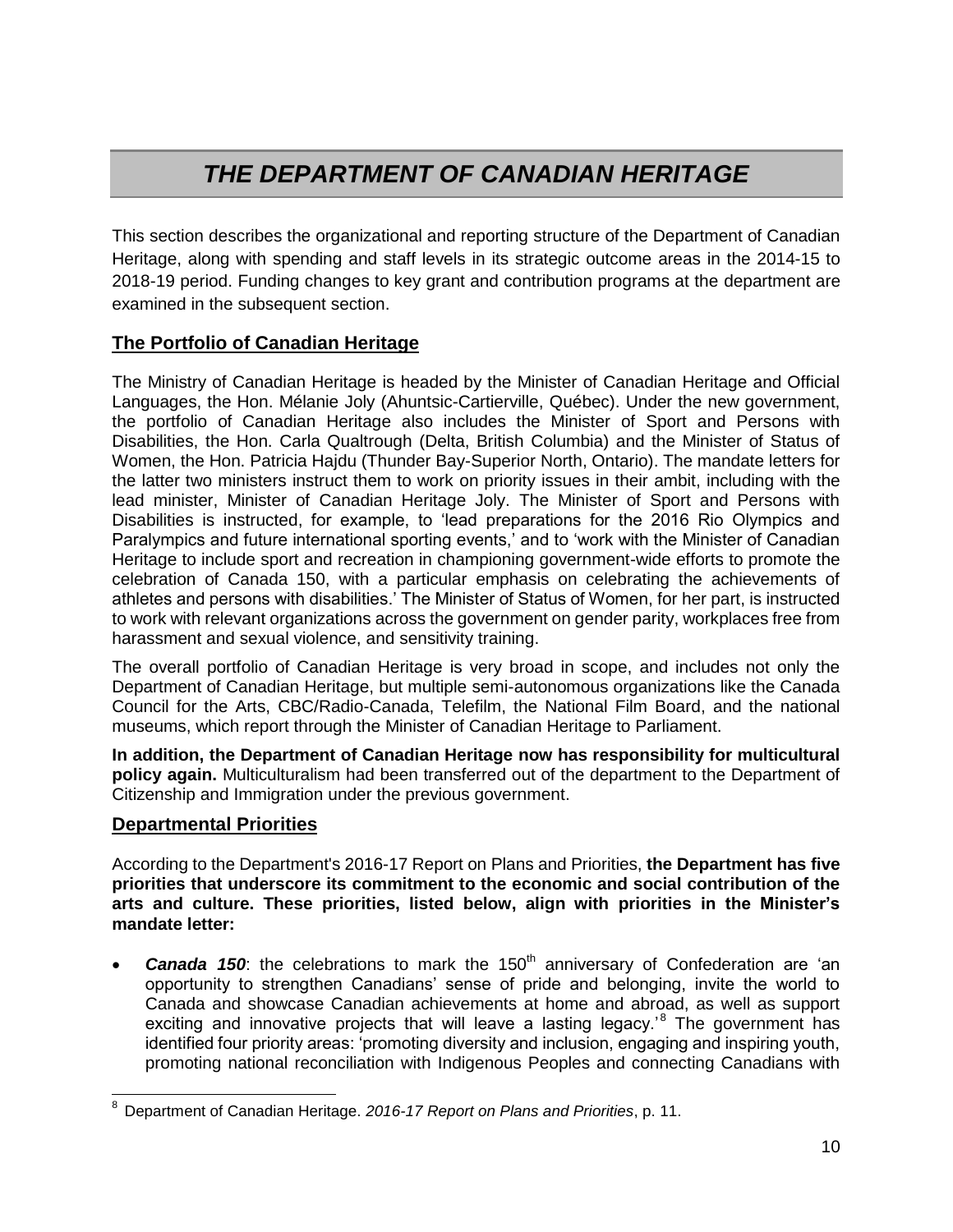their natural environment.'<sup>9</sup>

- *Engage and Innovate: Canada's Creative and Cultural Industries Drive Canada's Economic Growth*: the creative and cultural industries constitute not only an important economic sector, but also 'creation of and access to Canada's diverse stories' and 'opportunities to connect, collaborate and share experiences.<sup>10</sup> Key activities here include helping the sector adapt to digitization, support for cultural and recreational infrastructure, and international cultural promotion.
- *Diverse and Inclusive: Connecting Canadians through Language and Culture:* key activities here include support for the process of reconciliation with Canada's Indigenous Peoples, support for diversity and inclusion, and support for official languages across Canada and within the federal government. As part of this priority, the government is updating and reinstating the Court Challenges Program, which provides funding for court cases related to language and equality rights under the Canadian Charter of Rights and Freedoms.
- *Active and Engaged: Encouraging Participation and Sustaining Excellence in Sport.*  This priority includes support for excellence in sport (notably the 2016 Rio Olympic and Paralympic Games), for Canadians' participation in sport (particularly children and youth) and for safety in sport (concussion prevention and treatment).
- *An Open and Modern Government for all Canadians***:** the focus of activities here includes use of technology and communications to better support departmental operations (e.g., online applications, reduced administrative burden, and program improvement through experimentation).

## **Departmental Reporting Structure and Expenditures Across Strategic Outcomes.**

**Since 2009-10, the Department has used the same reporting structure for its activities (readers can consult previous years' budget analyses for a full description of the reporting structure).** The structure groups arts, cultural industries and heritage under one Strategic Outcome, which, for purposes of this analysis, facilitates tracking year-over-year spending changes. **The government has announced that this reporting structure will be changing as of next year – this will be the last year the department uses this approach to report on its activities.**

Table 2 shows the reporting structure. It breaks the Department's operations into three Strategic Outcomes, seven Program Activities, and a number of Program Sub-Activities. The numerical columns of the table show Actual Spending for 2014-15, and Forecast and Planned Spending for the 2015-16 to 2018-19 period, as presented in the Department's 2016-17 *Report on Plans and Priorities (RPP)<sup>11</sup>* . For information purposes, the Table also includes new funding announcements to the Department made in Budget 2016.

In addition, the Table shows human resources at the department for the 2016-17 to 2018-19 period. Staff complements are measured in Full Time Equivalents, or FTEs, each of which is essentially the equivalent of a full time position (FTE figures for 2014-15 and 2015-16 are not listed in the RPP). The final row of the table lists the Budget 2012 cuts to the Department for information purposes (spending figures in the table already reflect the cuts).

#### **Readers must remember that the Planned Spending figures for 2017-18 and 2018-19 have**

<sup>&</sup>lt;sub>9</sub><br>Bid.

 $10$  Ibid.

<sup>&</sup>lt;sup>11</sup> 'Forecast spending' for 2015-16 refers to an estimate of actual expenditures for that fiscal year (it may differ slightly from what was listed in the estimates).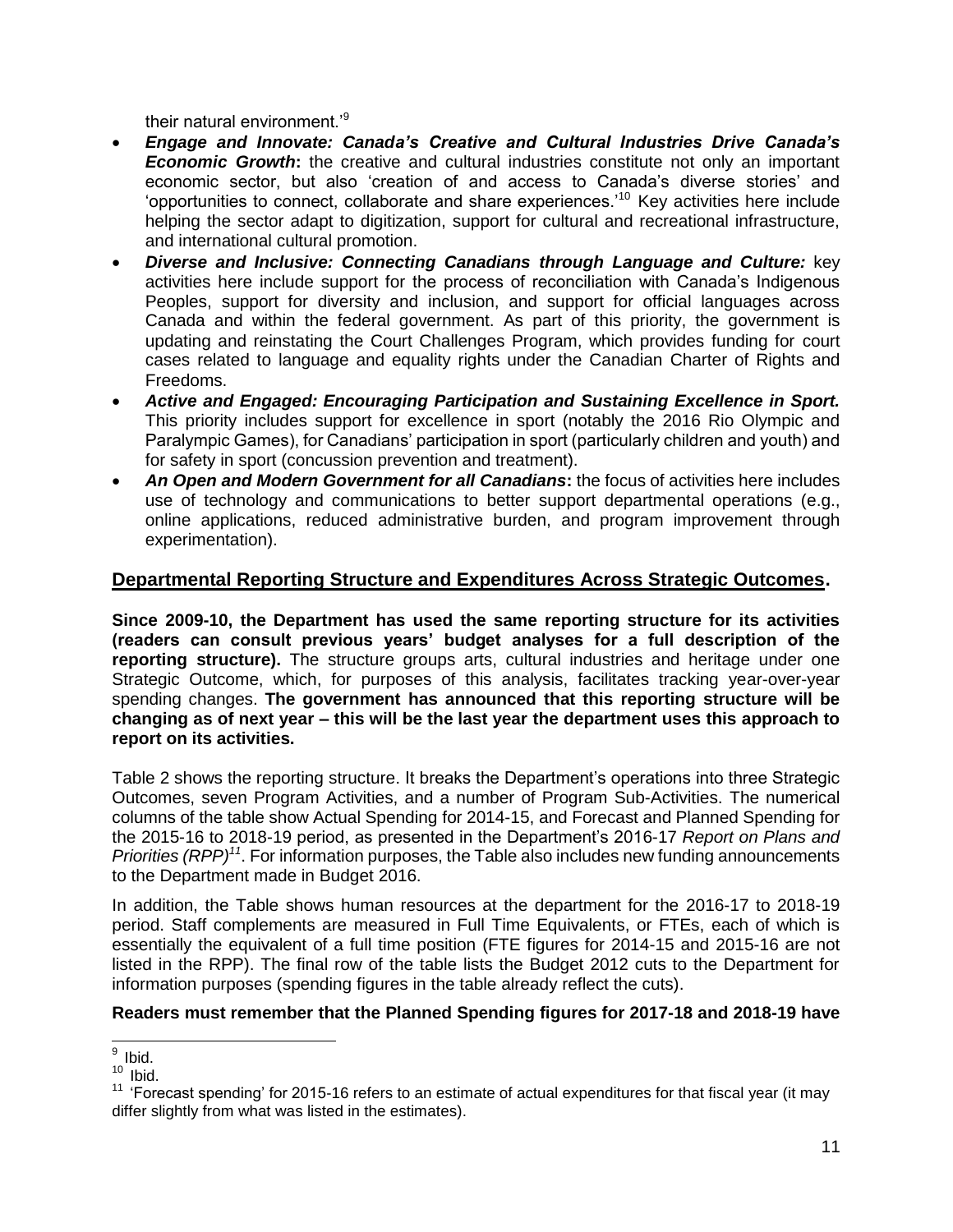**not yet been voted on by Parliament so are subject to change.** 

With this caveat in hand, **four observations emerge. First, as noted in the previous section of this budget analysis, including Budget 2016 funding announcements, overall funding levels to the department increase between 2015-16 and 2016-17 (by \$131.2 million or 10.4%).<sup>12</sup>**

**Second, between 2015-16 and 2016-17, funding levels to Strategic Outcome 1: Arts, Cultural Industries and Heritage, hold steady, while those to Strategic Outcome 2: Canadian Identity, increase substantially (by \$73.7 million or 14.9%) and those to Strategic Outcome 3: Sport decline substantially (by \$37.5 million or 15.4%).** Increases for Canadian Identity owe to spending on the Canada 150 celebrations, while decreases to Sport owe to the conclusion of the Toronto 2015 Pan American and Parapan American Games and the scheduled sunset of funding to Special Olympics Canada.

**Third,** when it comes to medium-term spending projections, **planned spending for 2016-17 and 2017-18 holds steady for Strategic Outcomes 1 (arts, heritage, cultural industries) and 3 (sport), and trends downwards for Strategic Outcome 2: Canadian Identity** (from \$570 million in each of 2016-17 and 2017-18 down to \$455 in 2018-19). The decline for Outcome 2 owes to the conclusion of the Canada 150 celebrations.

**The final observation relates to staffing: the number of Full Time Equivalents for the department is set to remain stable over the next three fiscal years at roughly 1,700**. This is welcome news to be sure, **but it must be remembered that the Department suffered significant staffing cutbacks in recent years.** As reported in last year's budget analysis, the department has lost close to 550 FTEs since 2010. This is squeezing the organization's capacity to maintain its service standards. While delegations of decision-making authority down to the staff level have helped tremendously, fewer staff are available to administer departmental programs, placing strain on timely and effective program administration.

  $12$  The overall expenditure increase in this table differs by \$5 million from that listed in Table 1 in the previous section because the RPP lists an additional \$5 million in Strategic Outcome 2 for the Aboriginal Languages Initiative. Approval for these new funds was obtained after the Main Estimates were tabled, so they appear in the Supplementary Estimates A for 2016-17.*.*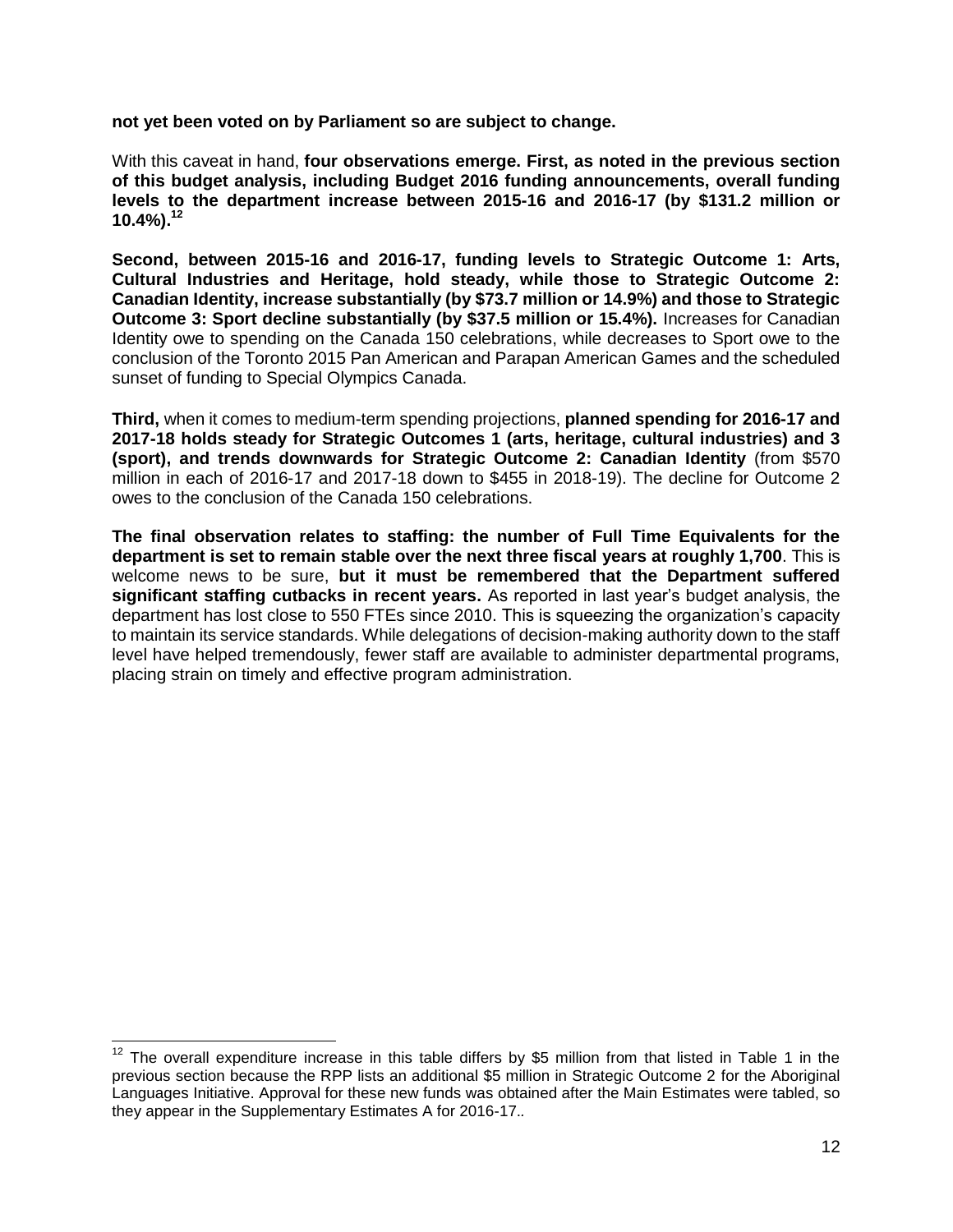|                                                                           |                                                 |                                                                                                                                                                                                                                                                                       |                                     |                                               |                                              | <b>Forecast and Planned Spending Planned Spending</b> |             |         |
|---------------------------------------------------------------------------|-------------------------------------------------|---------------------------------------------------------------------------------------------------------------------------------------------------------------------------------------------------------------------------------------------------------------------------------------|-------------------------------------|-----------------------------------------------|----------------------------------------------|-------------------------------------------------------|-------------|---------|
| <b>Strategic</b>                                                          | Program                                         |                                                                                                                                                                                                                                                                                       |                                     |                                               | \$ millions                                  |                                                       | \$ millions |         |
| <b>Outcomes</b>                                                           | <b>Activities</b>                               | <b>Program Sub-Activities</b>                                                                                                                                                                                                                                                         | 2014-15<br><b>Expendi-</b><br>tures | <b>Forecast</b><br><b>Spending</b><br>2015-16 | <b>Planned</b><br><b>Spending</b><br>2016-17 | Increase/<br>decrease in<br>spending                  | 2017-18     | 2018/19 |
| <b>Strategic</b><br><b>Outcome 1:</b>                                     | Arts                                            | Canada Arts Presentation Fund, Canada Cultural<br>Spaces Fund, Canada Arts Training Fund, Canada<br><b>Cultural Investment Fund</b>                                                                                                                                                   | 113.9                               | 117.1                                         | 116.7                                        | (0.4)<br>(0.3% )                                      | 116.7       | 117.0   |
| <b>Canadian</b><br>artistic<br>expressions<br>and cultural<br>content are | Cultural<br>Industries                          | Broadcasting and Digital Communications, Canada<br>Media Fund, Film and Video Policy, Film or Video<br>Production Tax Credits, Canada Music Fund, Canada<br>Book Fund, Canada Periodical Fund, Copyright and<br>International Trade Policy, Cultural Sector Investment<br>Review, TV5 | 295.7                               | 303.3                                         | 302.5                                        | (0.8)<br>$(0.3\%)$                                    | 302.5       | 302.5   |
| created and<br>accessible<br>at home and<br>abroad                        | Heritage                                        | Museums Assistance Program, Canada Travelling<br>Exhibitions Indemnification Program, Canadian<br>Heritage Information Network, Canadian Conservation<br>Institute, Movable Cultural Property Program                                                                                 | 31.6                                | 30.7                                          | 32.5                                         | 1.8<br>5.9%                                           | 32.5        | 32.5    |
|                                                                           |                                                 | <b>Total Strategic Outcome 1</b>                                                                                                                                                                                                                                                      | 441.2                               | 451.1                                         | 451.6                                        | 0.5<br>0.1%                                           | 451.6       | 452.0   |
| <b>Strategic</b><br><b>Outcome 2:</b><br><b>Canadians</b>                 | Attachment<br>to Canada                         | Celebration and Commemoration Program, Capital<br>Experience, State Ceremonial and Protocol, Canada<br>History Fund, Exchanges Canada Program, Youth Take<br>Charge                                                                                                                   | 86.8                                | 93.9                                          | 150.2                                        | 56.3<br>60.0%                                         | 150.8       | 60.6    |
| share,<br>express and<br>appreciate                                       | Engagement<br>and<br>Community<br>Participation | Human Rights Program, Building Communities through<br>Arts and Heritage, Aboriginal Peoples' Program,<br>Canada 150 Federal Secretariat                                                                                                                                               | 42.2                                | 47.7                                          | $65.4^1$                                     | 17.7<br>37.1%                                         | 66.3        | 41.6    |
| their<br><b>Canadian</b><br>identity                                      | Official<br>Languages                           | Development of Official-Language<br>Communities<br>Program, Enhancement of Official Languages Program,<br>Official Languages Coordination Program                                                                                                                                     | 357.0                               | 354.1                                         | 353.7                                        | (0.4)<br>$(0.1\%)$                                    | 353.2       | 353.2   |
|                                                                           |                                                 | <b>Total Strategic Outcome 2</b>                                                                                                                                                                                                                                                      | 486.0                               | 495.6                                         | 569.3                                        | 73.7<br>14.9%                                         | 570.4       | 455.4   |
| <b>Strategic</b><br><b>Outcome 3:</b>                                     | Sport                                           | Hosting Program, Sport Support Program, Athlete<br>Assistance Program                                                                                                                                                                                                                 | 470.5                               | 243.7                                         | 206.2                                        | (37.5)<br>$(15.4\%)$                                  | 206.5       | 203.2   |
| <b>Canadians</b><br>participate<br>and excel in                           |                                                 |                                                                                                                                                                                                                                                                                       |                                     |                                               |                                              |                                                       |             |         |

## **Table 2: Department of Canadian Heritage: Program Activity Architecture and Expenditures, 2014/15-2018/19**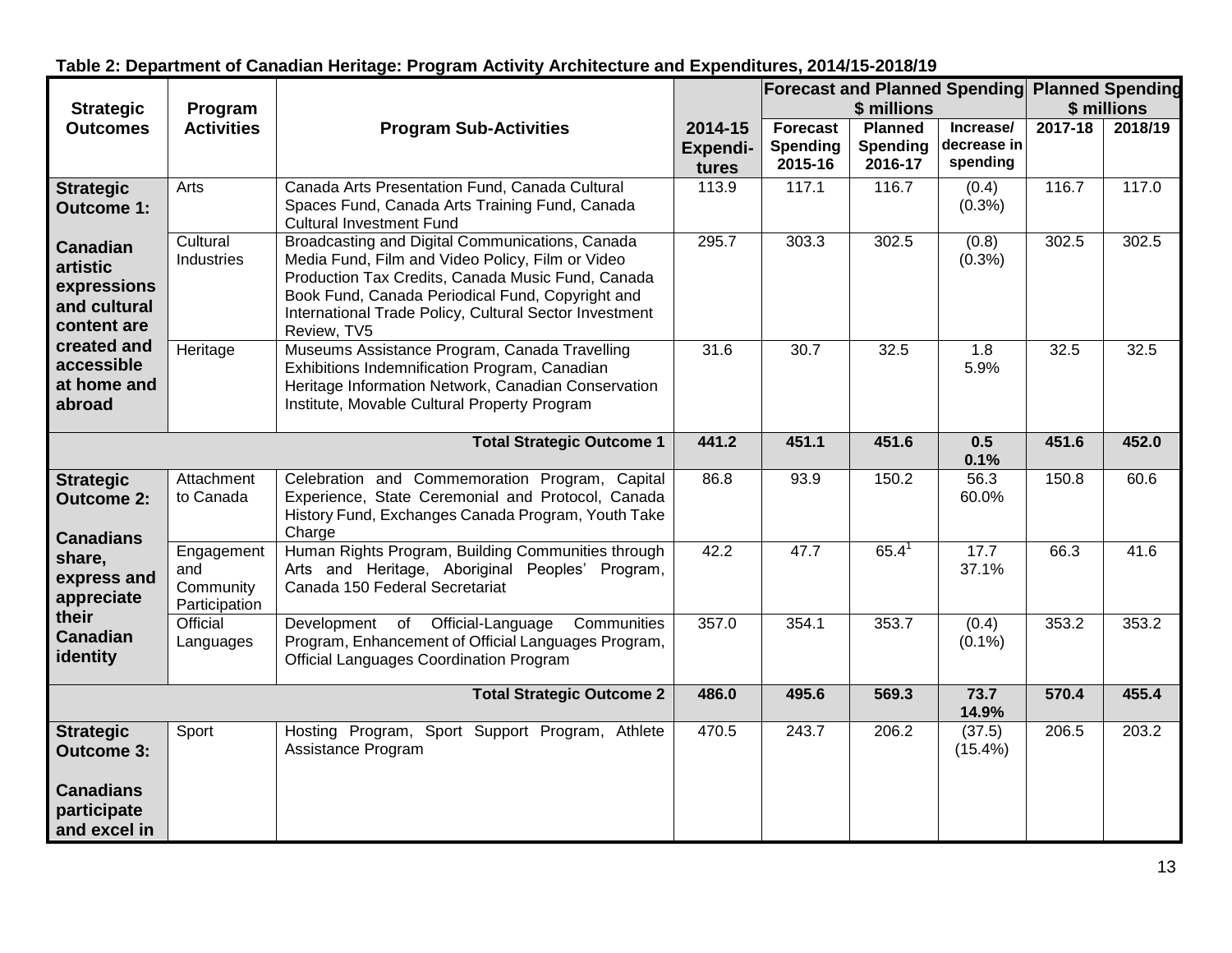| sport                                                          |  |                                         |           |           |                |                |         |         |
|----------------------------------------------------------------|--|-----------------------------------------|-----------|-----------|----------------|----------------|---------|---------|
|                                                                |  |                                         |           |           |                |                |         |         |
|                                                                |  | <b>Total Strategic Outcome 3</b>        | 470.5     | 243.7     | 206.2          | (37.5)         | 206.5   | 203.2   |
|                                                                |  |                                         |           |           |                | $(15.4\%)$     |         |         |
| <b>Internal Services</b>                                       |  |                                         | 84.1      | 75.1      | 72.2           | (2.9)          | 72.3    | 72.3    |
|                                                                |  |                                         |           |           |                | $(3.9\%)$      |         |         |
| <b>TOTAL SPENDING LISTED IN REPORT ON PLANS AND PRIORITIES</b> |  |                                         |           | 1,265.4   | 1,299.5        | 34.1           | 1,300.8 | 1,182.9 |
|                                                                |  |                                         |           |           |                | 2.7%           |         |         |
|                                                                |  | New funding in Budget 2016 <sup>3</sup> |           |           | 97.1           |                |         |         |
| <b>TOTAL</b>                                                   |  |                                         |           | 1,265.4   | 1,396.6 $^{2}$ | 131.2          | 1,300.8 | 1,182.9 |
|                                                                |  |                                         |           |           |                | 10.4%          |         |         |
|                                                                |  | <b>Human Resources (FTEs)</b>           | <b>NA</b> | <b>NA</b> | 1,708.8        | $\blacksquare$ | 1,706.8 | 1,697.3 |
| <b>CUTS TO THE DEPARTMENT ANNOUNCED IN BUDGET 2012</b>         |  |                                         |           |           |                |                |         |         |
|                                                                |  | (CUMULATIVE AND ONGOING AS OF 2014/15)  |           |           |                |                |         |         |

**Sources**: Canadian Heritage, *2016-2017 Report on Plans and Priorities;* Government of Canada, *Growing the Middle Class* (Budget 2016), Government of Canada, *Jobs, Growth and Long-term Prosperity: Economic Action Plan 2012 (Budget 2012)*.

**Note:** Figures may not add to totals due to rounding.

<sup>1</sup>This figure is \$5 million higher than the figure in the 2016-17 Main Estimates. It includes an additional \$5 million for Strategic Outcome 2's Engagement and Community Participation Program Activity for additional funding to the Aboriginal Languages Initiative (allocated in the 2016-17 Supplementary Estimates A).  $^2$ This figure is \$5 million higher than the figure shown in Table 1. It includes an additional \$5 million for Strategic Outcome 2's Engagement and Community Participation Program Activity listed in the Department's Report on Plans and Priorities. *(As noted above, the additional funding accrues to the Aboriginal Languages Initiative).*

 $3$ An additional \$97.1 million in new funding to the Department was announced in Budget 2016.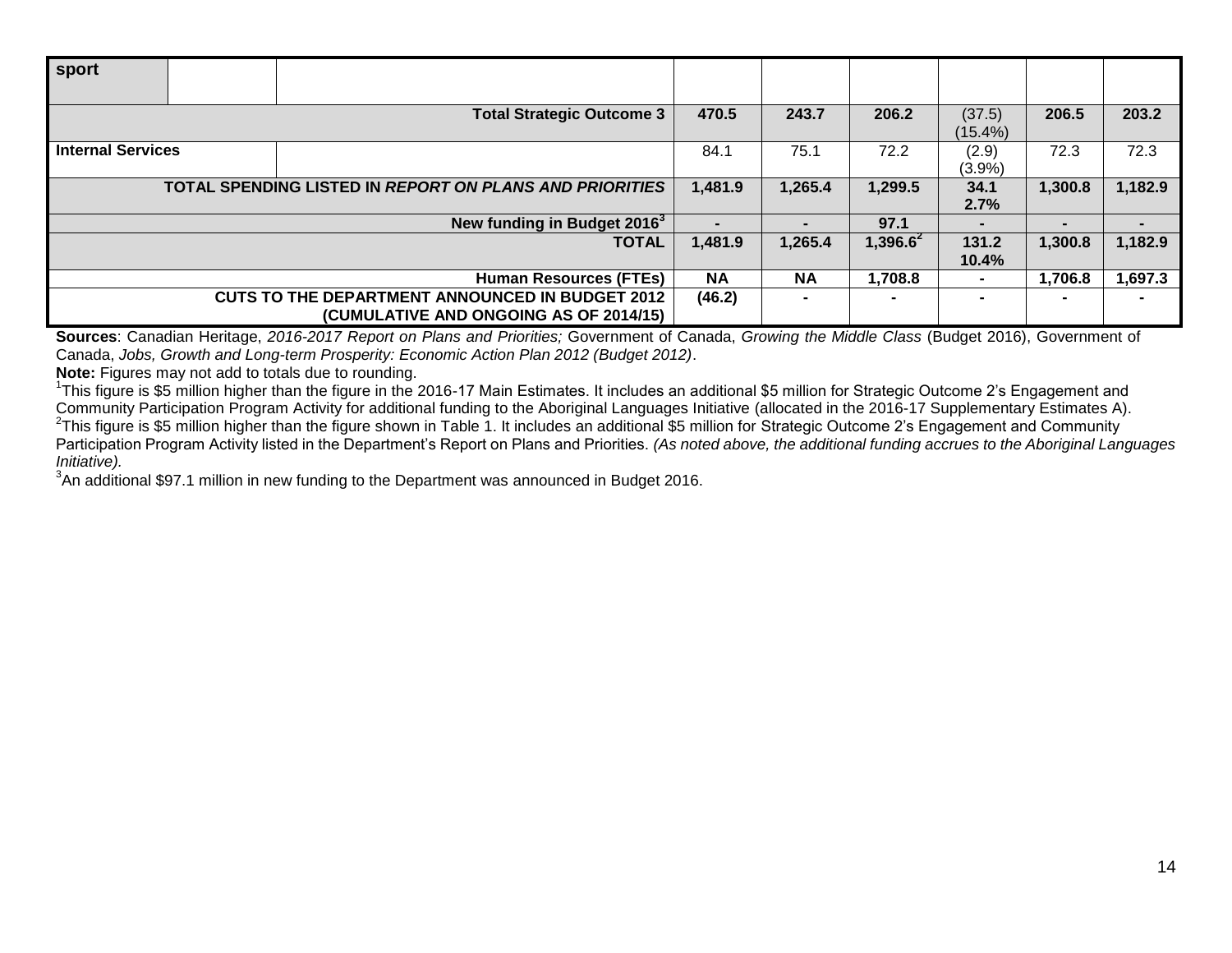## *DEVELOPMENTS ACROSS CULTURAL SUB-SECTORS*

**This section examines funding levels and reports on notable developments in the organizations listed in Table 1 and in key programs at the Department of Canadian Heritage.** Department of Canadian Heritage funding to official languages, Aboriginal programs, and sport are also examined to keep a watch on trends in these areas of programming.

Table 3 shows funding levels for these programs for 2015-16 and 2016-17. It lists total expenditures for 2015-16 (Main and Supplementary Estimates) and expenditures in the 2016-17 Main Estimates and Supplementary Estimates A.

Overall, **funding to arts and culture programs at the Department of Canadian Heritage remained largely unchanged relative to last fiscal year. The notable exception is cultural infrastructure, where a number of programs have received additional funding to support new and renewed infrastructure spending. Funding to Canada 150 celebrations also provides additional opportunities for the arts and cultural sector, and there are substantial increases to the Celebration and Commemoration Program for Canada 150.** Where funding has declined, it is due mainly to the decline of spending for other departmental activities, notably sport in the aftermath of the 2015 Pan and Parapan American games.

**As always, readers should bear in mind that additional expenditures for 2016-17 could be forthcoming through Supplementary Estimates B and C**, which will be tabled later this year.

## *--------ARTS--------*

The *Building Communities Through Arts and Heritage* program seeks to 'engage citizens in their communities through performing and visual arts as well as through the expression, celebration and preservation of local historical heritage' (Department of Canadian Heritage 2016-17 *Report on Plans and Priorities*). The fund supports local festivals, community anniversaries and capital projects. **Funding to this program continued at the same level as last year: \$17.7 million.** This fiscal year, one of the program's key initiatives will be supporting projects that commemorate local events pertaining to Canada's participation in World War II. It will also contribute to Canada 150. The program recently underwent an internal evaluation and results will be publicly available early in 2017.

**Funding to the** *Canada Arts Presentation Fund* **held steady at \$32 million.** The program 'gives Canadians access to a variety of professional artistic experiences in their communities…[through] financial assistance to Canadian not-for-profit organizations that professionally present arts festivals or performing arts series, as well as their support organizations' (Department of Canadian Heritage 2016-17 *Report on Plans and Priorities*). The program also supports emerging presenters and organizations targeting underserved communities or artistic practices. In Budget 2014, the government committed to providing \$29 million in annual funding to this program on an ongoing basis.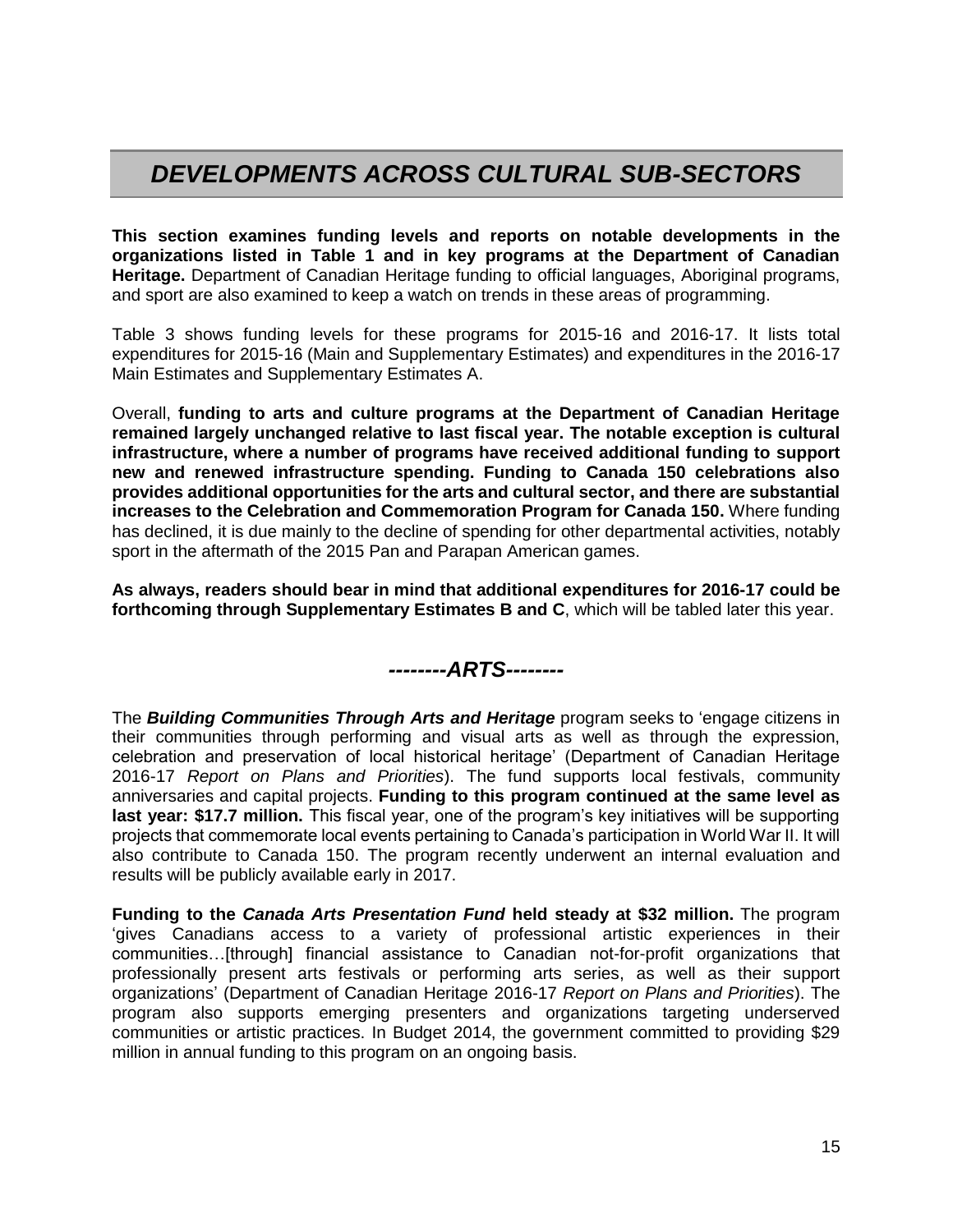#### **Table 3: Department of Canadian Heritage: Selected Grants and Contributions, 2015/16 to 2016/17** (dollars unless otherwise noted)

| <b>Grant/Contribution</b>                       | 2015-16                         |                                            |              | 2016-17                                                          | Ongoing<br><b>Funding</b>          |  |
|-------------------------------------------------|---------------------------------|--------------------------------------------|--------------|------------------------------------------------------------------|------------------------------------|--|
|                                                 | <b>Main</b><br><b>Estimates</b> | Supplemen-<br>tary Estimates<br>A, B and C | <b>Total</b> | <b>Main Estimates and</b><br>Supplementary<br><b>Estimates A</b> | <b>Commitment</b><br>as of 2015-16 |  |
| <b>Arts</b>                                     |                                 |                                            |              |                                                                  |                                    |  |
| Building Communities through Arts &<br>Heritage | 17,655,000                      |                                            | 17,655,000   | 17,655,000                                                       |                                    |  |
| <b>Canada Arts Presentation Fund</b>            | 31,977,742                      | $\overline{\phantom{a}}$                   | 31,977,742   | 31,977,742                                                       | \$29 M                             |  |
| Canada Arts Training Fund                       | 22,779,440                      |                                            | 22,779,440   | 22,779,440                                                       |                                    |  |
| Canada Cultural Investment Fund                 | 21,972,205                      |                                            | 21,972,205   | 21,972,205                                                       | \$22 M                             |  |
| Canada Cultural Spaces Fund                     | 25,358,613                      |                                            | 25,358,613   | 107,451,748                                                      | \$30 M                             |  |
| Heritage                                        |                                 |                                            |              |                                                                  |                                    |  |
| Museums Assistance Program                      | 15,739,964                      |                                            | 15,739,964   | 15,739,964                                                       |                                    |  |
| Canada History Fund                             | 4,037,390                       | 200,000                                    | 4,237,390    | 4,037,390                                                        |                                    |  |
| <b>Cultural Industries</b>                      |                                 |                                            |              |                                                                  |                                    |  |
| Canada Book Fund                                | 36,666,301                      | $\overline{\phantom{a}}$                   | 36,666,301   | 36,666,301                                                       | \$9 M                              |  |
| Canada Media Fund                               | 134,146,077                     | $\blacksquare$                             | 134,146,077  | 134,146,077                                                      |                                    |  |
| Canada Music Fund                               | 24,299,231                      |                                            | 24,299,231   | 24,299,231                                                       | \$8.8 M                            |  |
| <b>Canada Periodical Fund</b>                   | 74,774,598                      |                                            | 74,774,598   | 74,774,598                                                       |                                    |  |
| <b>Other Grants and Contributions</b>           |                                 |                                            |              |                                                                  |                                    |  |
| Celebration and Commemoration Program           | 28,494,367                      | 8,310,000                                  | 36,804,367   | 100,223,767                                                      |                                    |  |
| Multiculturalism Program                        |                                 |                                            |              | 5,521,316                                                        |                                    |  |
| <b>Sport Grants &amp; Contributions</b>         |                                 |                                            |              |                                                                  |                                    |  |
| Athlete Assistance Program                      | 28,000,000                      |                                            | 28,000,000   | 28,000,000                                                       |                                    |  |
| Sport Support Program                           | 143,315,064                     |                                            | 143,315,064  | 146,315,064                                                      |                                    |  |
| Hosting Program                                 | 59,625,790                      |                                            | 59,625,790   | 19,865,000                                                       |                                    |  |
| <b>Official Languages</b>                       |                                 |                                            |              |                                                                  |                                    |  |
| <b>Enhancement of Official Languages</b>        | 111,523,131                     |                                            | 111,523,131  | 111,523,131                                                      |                                    |  |
| Program                                         |                                 |                                            |              |                                                                  |                                    |  |
| Development of Official-Language                | 225,921,990                     |                                            | 225,921,990  | 225,671,990                                                      |                                    |  |
| <b>Communities Program</b>                      |                                 |                                            |              |                                                                  |                                    |  |
| Aboriginal Peoples' Program                     | 17,549,757                      |                                            | 17,549,757   | 16,439,206                                                       |                                    |  |

<sup>1</sup> Supplementary Estimates A only included additional funding for the Aboriginal Languages Initiative (\$5 million).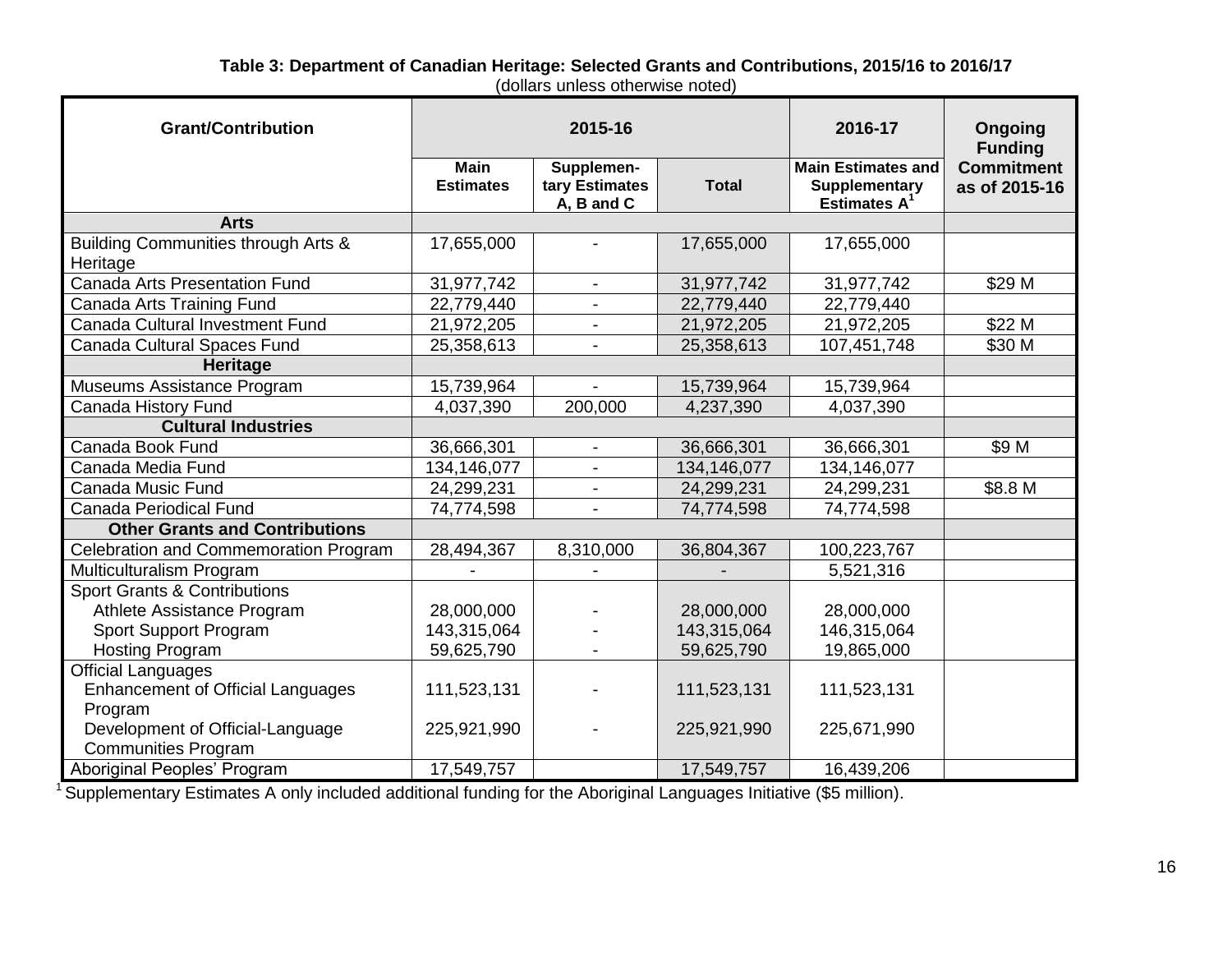**Sources**: Government of Canada, *2016-2017 Estimates, Parts I and II: The Government Expenditure Plan and The Main Estimates*; Government of Canada, *Supplementary Estimates (A) 2016-2017 for the Fiscal Year ending March 31, 2017;* Government of Canada, *2015-2016 Estimates, Parts I and II: The Government Expenditure Plan and The Main Estimates*; Government of Canada, *Supplementary Estimates (A) 2015-2016 for the Fiscal Year ending March 31, 2016;* Government of Canada, *Supplementary Estimates (B) 2015-2016 for the Fiscal Year ending March 31, 2016;* Government of Canada, *Supplementary Estimates (C) 2015-2016 for the Fiscal Year ending March 31, 2016;* Government of Canada, *Growing the Middle Class* (Budget 2016); Government of Canada, *The Road to Balance: Creating Jobs and Opportunities* (Budget 2014).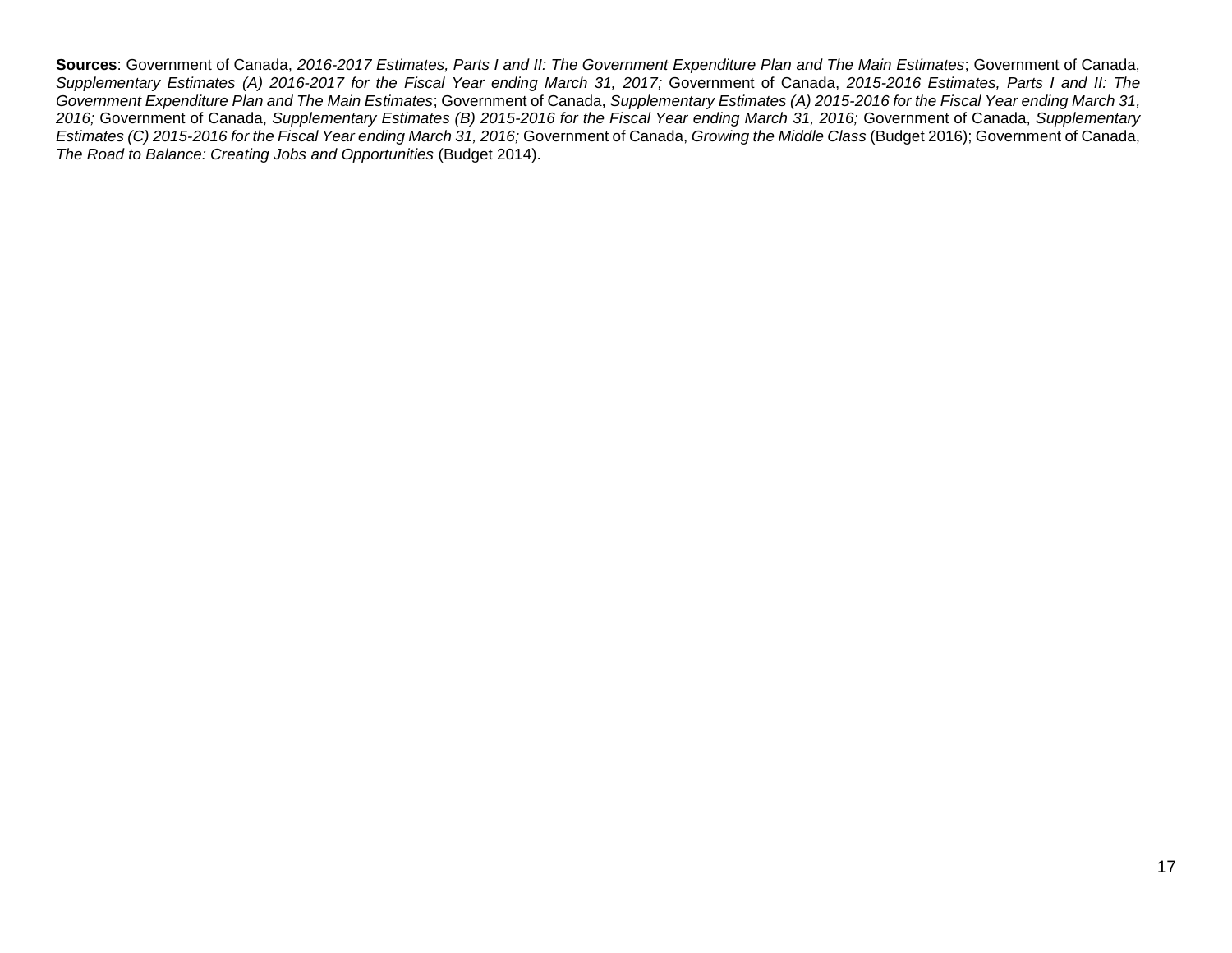**Funding to the** *Canada Arts Training Fund* **remained unchanged at \$22.8 million.** The program 'contributes to the development of Canadian creators and future cultural leaders of the Canadian arts sector by supporting the training of artists with high potential through institutions that offer training of the highest calibre' (Department of Canadian Heritage 2016-17 *Report on Plans and Priorities*).

The *Canada Cultural Investment Fund* 'helps arts and heritage organizations build and diversify their revenue streams, improve their business practices, and assists them in being better rooted and recognized in their communities' (Department of Canadian Heritage 2016-17 *Report on Plans and Priorities*). **Funding to this program remained at \$22 million**. Budget 2014 committed to making the program part of the Department's base budget as of 2015-16 at a level of \$27.1 million, and subsequent to the change, \$5.1 million of this total was permanently transferred to the Department's operating expenditures.

**Funding to the** *Canada Cultural Spaces Fund* **was increased substantially in Budget 2016 as part of the government's commitment to social infrastructure. The program received an additional \$168.2 million over two years: \$83.8 million in 2016-17 and \$84.4 million in 2017-18. These things bring total funding to the Fund to \$107.5 million in 2016-17.** The program aims to 'improve the physical conditions for the arts and heritage related to creation, presentation, preservation and exhibition' and to 'increase and improve access for Canadians to performing arts, visual arts, media arts, and to museum collections and heritage exhibitions' (Department of Canadian Heritage 2016-17 *Report on Plans and Priorities*). This is very welcome news for the sector as many of the venues eligible for funding through this program were built as part of the centennial celebration of Confederation.

In addition, feasibility studies, which were removed as eligible expenses in this program a number of years ago, have been reinserted again as eligible expenses. This is also excellent news, as it enables program applicants to access larger sums of money from other funding sources.

*Canada Council for the Arts*. **Budget 2016 held some exciting news for the Canada Council for the Arts: the Council's budget will be doubled over the next five years<sup>13</sup> from \$180 million to \$360 million.** The sector has been calling for this for over a decade. **For fiscal year 2016-17, the Council received an additional \$40 million, bringing its total funding this year to \$222.3 million** (see Table 1).

**The doubling of the Council's budget is an important recognition on the part of the government of the value of the organization's work. The new funding comes at an auspicious time for Council, which is transforming its operations with a New Funding Model, first announced in June 2015.** The New Funding Model reduces the number of funding programs from 147 discipline-based programs to just six national non-discipline based programs. The new programs are as follows: Explore and Create; Engage and Sustain; Creating, Knowing and Sharing: The Arts and Cultures of First Nations, Inuit and Métis Peoples; Supporting Artistic

  $13$  As mentioned before, this reprofiling of the electoral platform commitment is more realistic given the capacity of the Council to absorb the increase.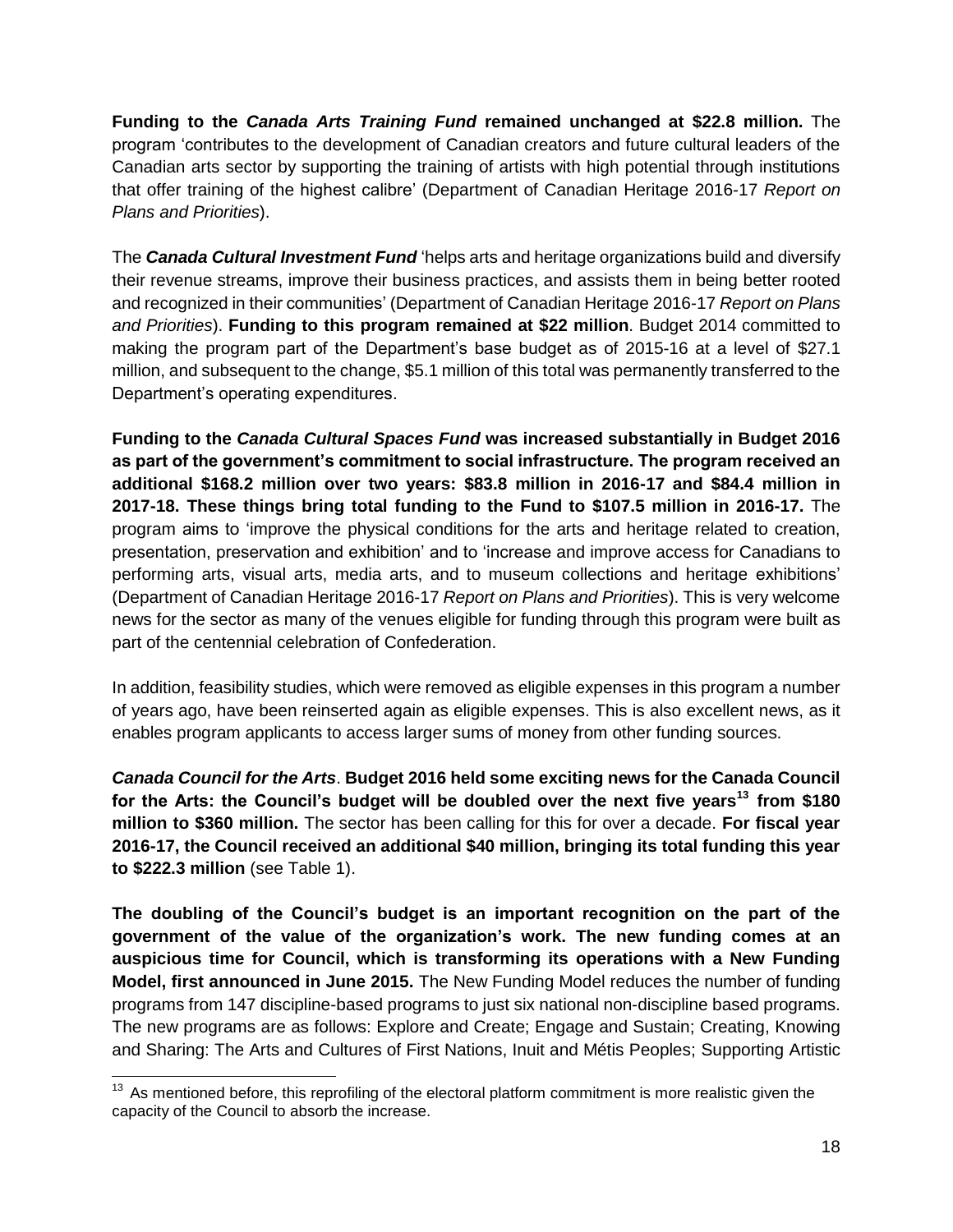Practice; Arts Across Canada, and Arts Abroad (see [http://newfundingmodel.canadacouncil.ca/\)](http://newfundingmodel.canadacouncil.ca/). Full details of the new structure are still rolling out, but the Council has assured funding recipients that those who were eligible to receive funding in the past will remain eligible to receiving funding under the new model, which will be fully implemented in 2017.

The Council indicates that the transformation is intended 'to more strategically support the creation and wide dissemination of excellent Canadian artworks, to more directly and efficiently support Canadian artists, and to more flexibly and effectively support the development of a diversity of high performing arts organizations' (Canada Council website). In addition, it has underscored that it 'remains committed to core principles of artistic excellence, the distribution of public funds by a process of peer assessment and to upholding and strengthening Official Languages, as well as its support for Aboriginal arts, ethnic and regional diversity and equity groups including Deaf and Disabled artists' (Canada Council website).

As shown in the Annex to this document, in 2015-16, the Council received a \$127,000 transfer from the Department of Canadian Heritage in Supplementary Estimates C 'to support multilateral cooperation French-language theatre projects, as well as to ensure Canada's participation in meetings of the Commission internationale du théâtre francophone.'

Table 1 shows that **funding to the** *National Arts Centre* **(NAC) is up substantially in 2016-17,**  from a total of \$75.2 million in 2015-16 to \$117.4 million so far this year. **The additional funding is for capital expenditures for the Architectural Rejuvenation Project**, which will provide for 'improved performance spaces, public areas for education and events, accessibility for people with mobility challenges, and a glass atrium' (2016-17 Main Estimates). Work is scheduled to be completed in 2017, the year of the  $150<sup>th</sup>$  anniversary of Confederation, with a ribbon-cutting ceremony scheduled for July 1, 2017.

The *National Gallery* **received an additional \$9.6 million of capital funding over two years in Budget 2016 to undertake repairs**. The first \$1 million of this money was distributed in Supplementary Estimates A, bringing the Gallery's funding to \$44.9 million so far this year.

## *--------HERITAGE--------*

**Funding to the** *Museums Assistance Program* **(MAP) held steady** in this year's Main Estimates at \$15.7 million. The program funds Canadian museums and related organizations 'for activities that facilitate Canadians' access to our heritage, foster the preservation of Canada's cultural heritage, including the preservation of representative collections of Aboriginal cultural heritage, and foster professional knowledge, skills and practices related to key museum functions' (Department of Canadian Heritage 2016-17 *Report on Plans and Priorities*).

It should be noted, though, that only \$6.7 million of the \$15.7 million in funding to this program goes towards grants and contributions to museums. The Department of Canadian Heritage uses this mechanism to deliver other initiatives as well, including the heritage component of Young Canada Works, which provides summer employment and internships for youth. The Liberal Party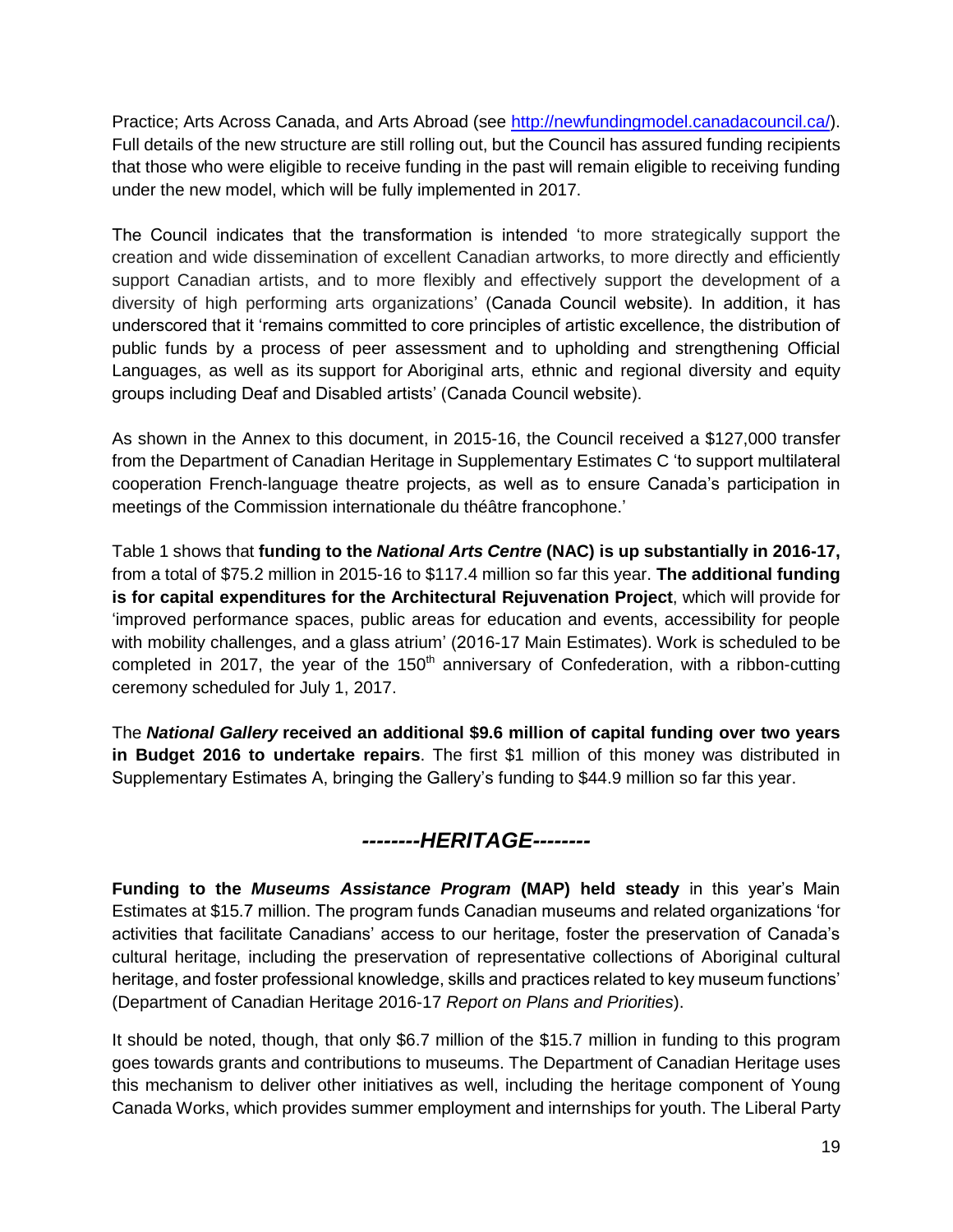committed in its election platform to increase funding to Young Canada Works 'to help the heritage sector prepare the next generation of museum staff.' This was part of the Party's broader commitment to create 40,000 jobs for youth annually. The increase in funding to Young Canada Works is something the sector has been advocating for quite some time, and the broader commitment to youth employment may also benefit others in the arts and culture sector as well.

The Museums Assistance Program will also contribute to Canada's 150 celebrations by 'giving funding priority to exhibitions that touch on the many events and people that have defined our country' (Department of Canadian Heritage 2016-17 *Report on Plans and Priorities*). In 2015-16, an evaluation of the program underscored that it continues to meet important needs of museums and heritage organizations, but in 2016-17, the government notes that MAP will undertake a review 'to ensure the program's priorities are aligned with the most important challenges facing the museum community' (Department of Canadian Heritage 2016-17 *Report on Plans and Priorities*).

**As noted in previous budget analyses, the actual funding for museums and galleries is now less than its funding in 1972.** When the program was first created in 1972, its initial funding level was \$6.7 million, the same amount that continues to be provided in grants and contributions to museums. An evaluation prepared by the Canadian Museums Association revealed that taking into account inflation and population growth, the equivalent amount some thirty years later should be \$62 million. And this doesn't factor in growth in the number of museums: there are roughly two times more museums in operation now than there were in the early 1970s. The result has been to force museums to increase admission fees, rely on private donations and charge for a variety of their costs, which can make them inaccessible to many Canadians.

At the same time, the government's support for federal museums has increased dramatically over the past few years (mostly through capital investments), including the Canadian Museum of History, the Canadian Museum of Nature, the National Gallery of Canada, and the Canadian Museum of Science and Technology, as well as their affiliates. In addition, two new federal museums have been established in recent years: the Canadian Museum for Human Rights in Winnipeg and the Canadian Museum of Immigration at Pier 21 in Halifax.

Nevertheless, most Canadian museums and galleries participate in programs such as the *Cultural Access Pass*, which provides free admission to the families of new Canadian citizens. This program was initiated by CMA but is now administered by the Institute of Canadian Citizenship (ICC). In addition, the government has committed to waive entry fees to National Parks in 2017 to celebrate Canada 150.

**Funding to the** *Canada History Fund* **decreased slightly from \$4.2 million in 2015-16 to \$4.0 million this year.** The Fund 'encourages Canadians to learn about Canada's history, civic life, and public policy' (Department of Canadian Heritage 2016-17 *Report on Plans and Priorities*) by supporting the development of learning materials, learning experiences and networks. Key initiatives in 2016-17 include supporting two new Heritage Minutes, and continuing to build the Canada History Awards and Canada History Week. The program will contribute to Canada 150 by 'supporting activities that allow Canadians to learn about key events and people that have shaped the nation' (Department of Canadian Heritage 2016-17 *Report on Plans and Priorities*). The program was evaluated in 2015 and key findings included the following: the program remains relevant and necessary; it is administered efficiently and economically, but it is challenging to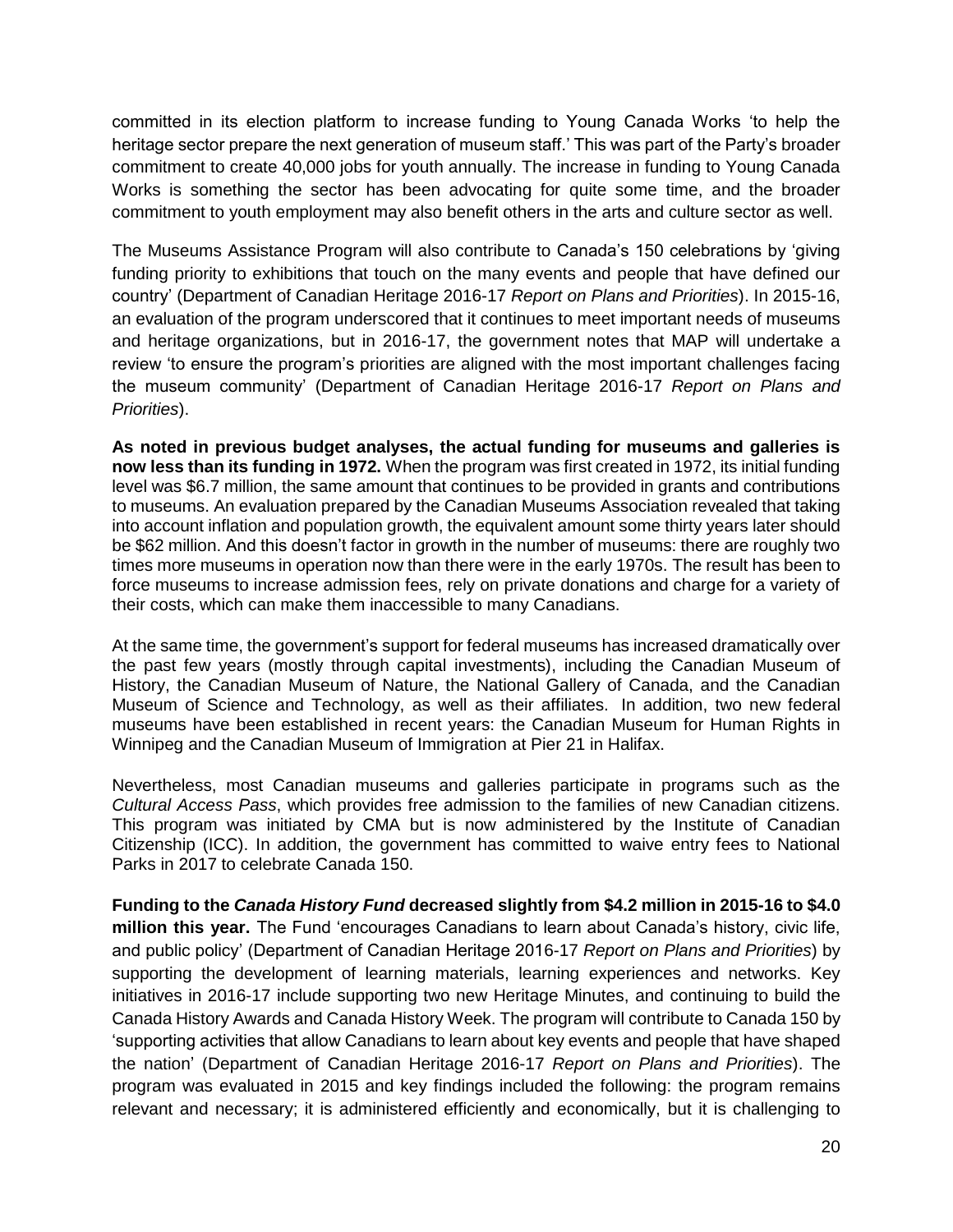measure impact given the diversity of projects supported and the nature of program objectives (the Department will be working to address this).

Funding to *Library and Archives Canada* **is up substantially this year, from \$100.1 million in 2015-16 to \$116.9 million in 2016-17 (see Table 1).** The increase is for capital funding 'for the transfer and consolidation of special purpose storage facilities and to build a new special purpose facility in Gatineau, Quebec' (2016-17 Main Estimates).

As noted in the annex to this document, Library and Archives received an additional \$7.1 million last fiscal year in Supplementary Estimates C. The funding included \$6.7 million of capital funding for storage facilities and a \$360,000 transfer from the Department of Canadian Heritage for the Canadian Music Memories component of the Canada Music Fund (2015-16 Supplementary Estimates C).

As shown in Table 1, **funding to the** *Canadian Museum of History* **is down substantially in the Main Estimates,** from \$83.4 million in 2015-16 to \$66.2 million in 2016-17. **The decline owes to completion of the new Canada History Hall,** which will 'tell the story of Canada and its people from the dawn of human habitation to the present day'. The new Hall is slated to open on July 1<sup>st</sup> 2017.

As shown in Table 1, **funding to the** *Canadian Museum for Human Rights, the Canadian Museum of Immigration at Pier 21* and the *Canadian Museum of Nature* **was unchanged at, respectively, \$21.7 million, \$7.7 million and \$26.1 million**. The Museum for Human Rights has five core goals related to visitor experience, infrastructure, stakeholder relations, financial sustainability and staff (2016-17 Main Estimates). The Museum of Immigration at Pier 21 recently undertook its first travelling exhibit, and the Museum of Nature is in year three of a strategic plan to maximize earned revenue for the organization. Revenue initiatives include creation of the Centre for Arctic Knowledge and Exploration, the Centre for Species Discovery and Change, and the Centre for Nature Inspiration and Engagement.

**In Budget 2016, the government committed to providing an additional \$156.4 million to the** *National Museum of Science and Technology* **'to support the construction of a new collection and conservation centre' (Budget 2016). The new funding will be distributed over three years: \$45.6 million in 2016-17, \$87.9 million in 2017-18 and \$22.9 million in 2018-19. This brings** f**unding to the museum to \$105.6 million this year, up from \$59.2 million last fiscal year** (see Table 1). The increase expands the former government's commitment of \$80.5 million of new funding for 'mold remediation, building retrofit, new exterior façade and renewal of the exhibition space at the Canada Science and Technology Museum' (2016-17 Main Estimates). The building is currently closed to the public but set to reopen in 2017. In the meantime, visitors can still visit the Canada Aviation and Space Museum and the Canada Agriculture and Food Museum, the other two museums that make up the National Museum of Science and Technology.

Key priorities for 2016-17 include creating exhibitions and programming in the lead-up to Confederation's  $150<sup>th</sup>$  anniversary in 2017 'to commemorate the contribution of science,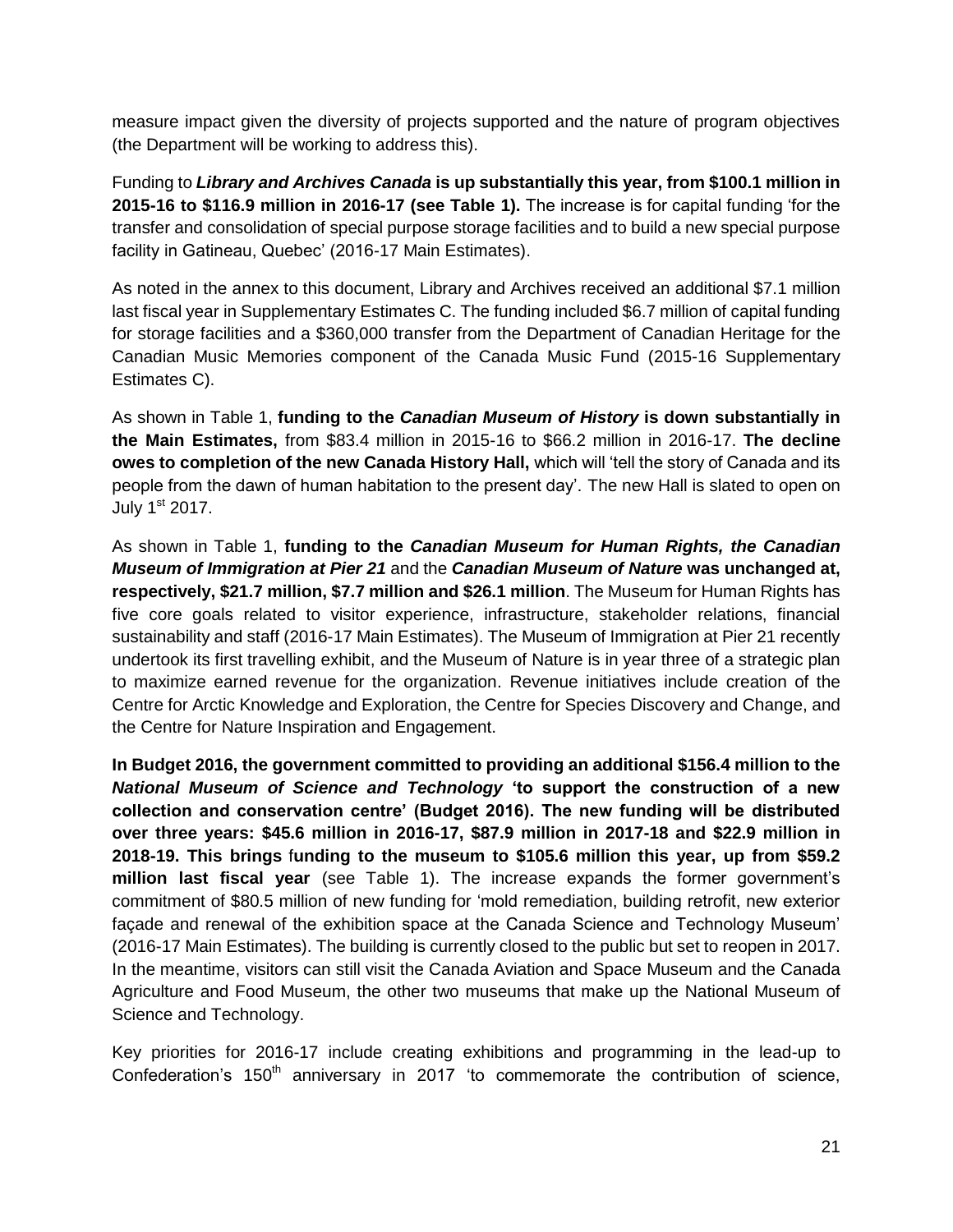technology and innovation to the transformation of our country' and stimulating debate, learning and behavior change about energy amongst Canadians 2016-17 Main Estimates).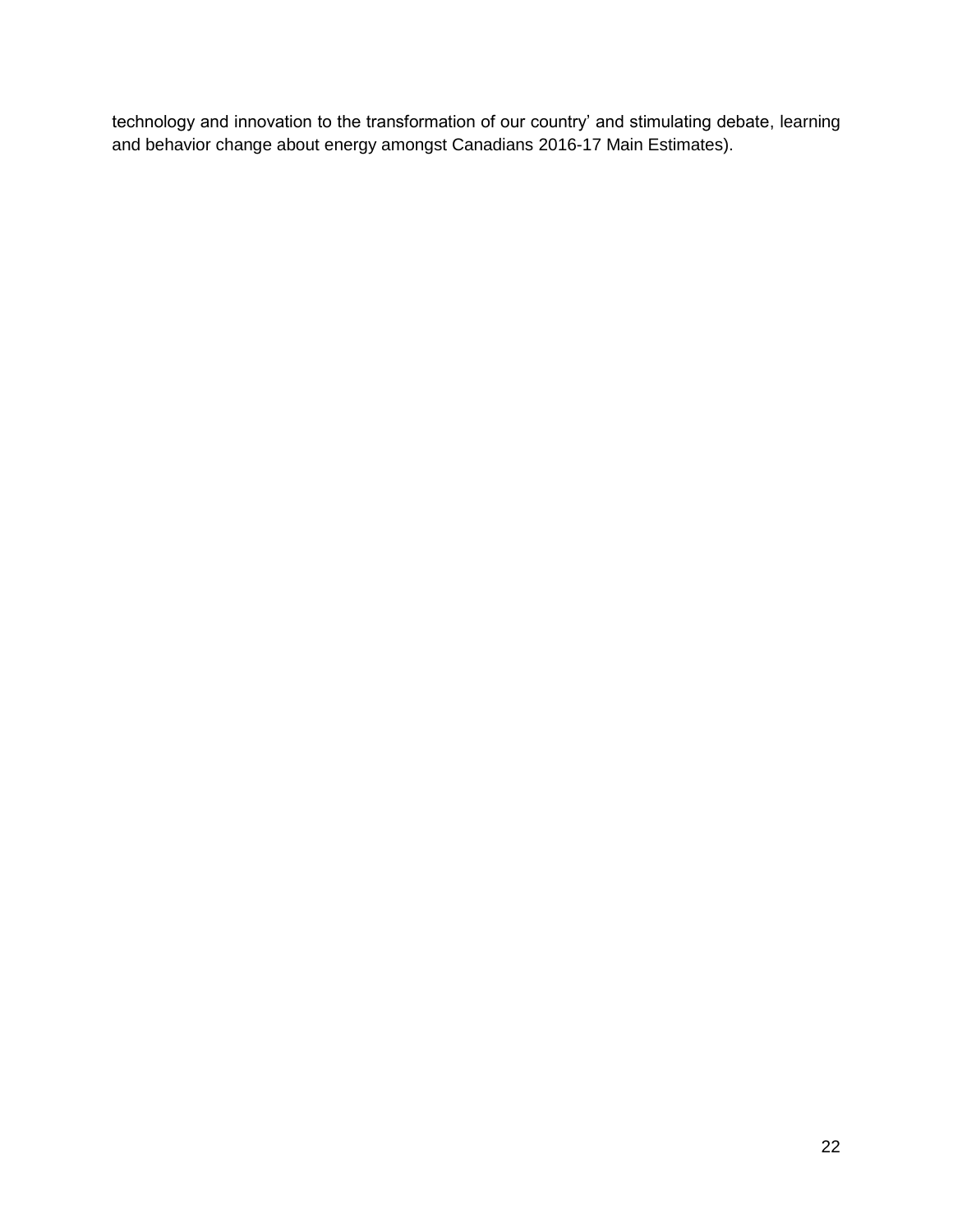## *--------CULTURAL INDUSTRIES--------*

The government has launched a consultation on 'Canadian Content in a Digital World,' with a view to revising its policies in the cultural and creative industries sector. Three questions animate the consultation (reproduced verbatim below):

(1) What does a cultural system that supports creators and respects citizen voice look like to you?

(2) How can we meet the challenge of promoting Canada's creativity in the digital world, and how can we use content to promote a strong democracy?

(3) How do we support Canada's artists, content creators and cultural entrepreneurs in order to create a cultural ecosystem in which they thrive and that will benefit the growth of our middle class at home, and help them reach beyond our borders?

Further details can be found on the consultation website at: <http://www.canadiancontentconsultations.ca/home>

## **Broadcasting, Audiovisual Production and New Media**

**Budget 2016 committed to reinvesting in the audiovisual sector via substantial new funding over five years for CBC/Radio-Canada (\$675 million), Telefilm Canada (\$22.0 million) and the National Film Board (\$13.5 million).** 

*Canadian Broadcasting Corporation/Radio-Canada***. CBC/Radio-Canada received an additional \$75 million this fiscal year in Budget 2016, and the government committed an additional \$150 million per year to the organization for the next four years.** Budget 2016 notes that the 'Minister of Canadian Heritage will work with the Canadian Broadcasting Corporation/Radio-Canada to develop a five-year accountability plan' (Budget 2016).

While this is welcome news and follows through on the Minister's mandate letter, readers should recall that this new funding follows a total cut to the CBC/Radio-Canada of \$115.0 million in Budget 2012. This cut was on top of financial pressures the organization was already facing, which led to the elimination of more than 1,000 positions and scaled back programming. It is also well worth noting that the organization's funding levels have scarcely increased since the early 1990s, when its annual funding reached \$1 billion for the first time. Taking into account inflation, the comparable amount in 2016 should be \$1.64 billion (calculated using the Bank of Canada's inflation calculator).

As Table 1 shows, **new funding for this fiscal year to the** *National Film Board* **and** *Telefilm Canada* **increased the budgets of both organizations:** from \$59.7 million to \$63.4 million for the NFB and from \$95.5 million to \$97.5 million for Telefilm. **The additional funding for the NFB is to support 'social-issue documentaries, animation, and digital content,' while that for Telefilm is to 'provide funding and promotion programs dedicated to the cultural, commercial and industrial success of Canada's audiovisual industry' (Budget 2016).** The remaining new investments will be phased in over the coming four fiscal years.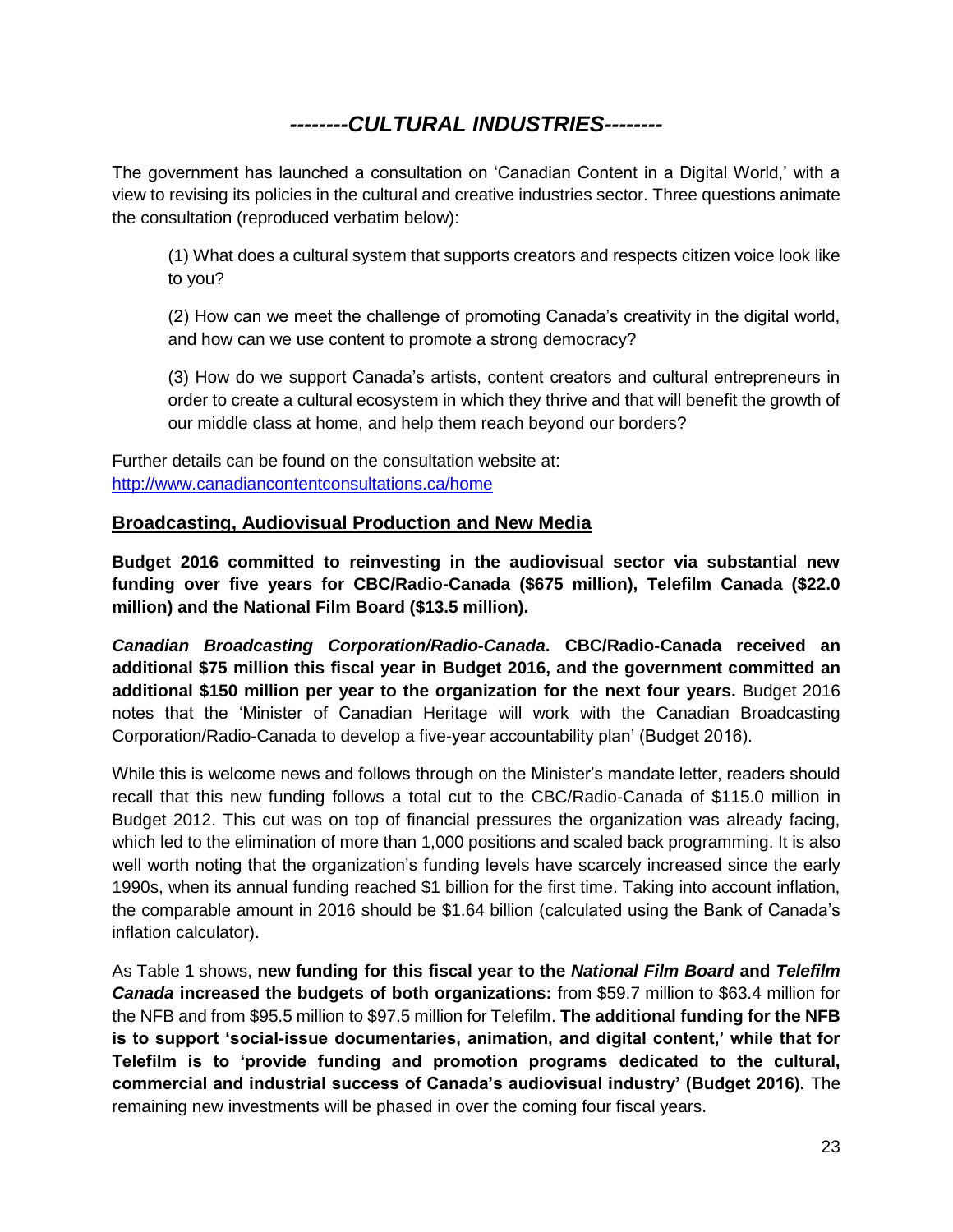**This is very welcome news, but readers will recall that both organizations sustained 10% cuts in Budget 2012 and the impacts on their programming were significant** (see the 2013 Federal Budget Analysis for details:

[http://www.canadianartscoalition.com/analysis-budget-2013/\)](http://www.canadianartscoalition.com/analysis-budget-2013/).

*Canada Media Fund*. The Canada Media Fund is a public-private partnership that 'focuses investments on the creation of content Canadians want, and harnesses the opportunities provided by new technologies to deliver content to Canadians where and when they want it' (Department of Canadian Heritage 2016-17 *Report on Plans and Priorities*). **Funding from the Department of Canadian Heritage to the Canada Media Fund held steady at \$134.1 million**. Combined with contributions from cable and satellite distributors and Internet Protocol Television (IPTV) mandated by the CRTC, the combined total of funded projects was \$371.7 million in 2015-16 (Canada Media Fund 2015-16 Annual Report).

As noted in previous years' analysis, apart from the addition of \$34.1 million in 2009 to this program as a result of merging the Canadian Television Fund (\$100 million) and the Canada New Media Fund (\$34.1 million) to create the Canada Media Fund, the federal government's annual contribution to the television component of the fund has remained frozen at \$100M since 1996. To keep pace with inflation, the contribution in 2016 should be \$145 million (calculated with the Bank of Canada's inflation calculator).

At the same time, figures from the most recent CRTC Communication Monitoring Report (2016) reveal that private sector contributions have hit a plateau. Contributions from broadcasting distribution undertakings (BDUs) to Canadian programming in 2015 totaled \$436.9 million, down from \$474.9 million in 2014 and \$493.6 million the previous year. The decrease is mainly the result of the discontinuation of Local Programming Improvement Fund; contributions to the CMF have held steady at \$219.6 million, compared to \$219.3 in 2014 and 2013. The sector expects these contributions to eventually start decreasing as Canadians shift from cable and satellite to Internet to access audiovisual content and OTT services like Netflix, the latter not being regulated and not called upon to make a financial contribution to the production of Canadian content. The net result of this is that the sector forecasts a real decrease of funding available to producers.

## **Publishing**

*Book Publishing.* The *Canada Book Fund* 'supports the activities of Canadian book publishers and other sectors of the book industry to ensure access to a broad range of Canadian-authored books' (Department of Canadian Heritage 2016-17 *Report on Plans and Priorities*). **Funding to the program held steady in the Main Estimates at \$36.7 million.** Budget 2014 announced that the program would see the renewal of \$9 million a year to be part of base funding as of 2015-16, a measure which reduces uncertainty but does not constitute new money for the Fund.

*Periodical Publishing.* The *Canada Periodical Fund* 'supports the activities of Canadian magazine and non-daily newspaper publishers and organizations to ensure that Canadians have access to diverse Canadian magazines and non-daily newspapers' (Department of Canadian Heritage 2016-17 *Report on Plans and Priorities*). **Total funding to the Canada Periodical Fund held steady at \$74.8 million.** The Fund was evaluated positively in a 2015 program evaluation. It was found to be relevant and needed, aligned with broader government priorities,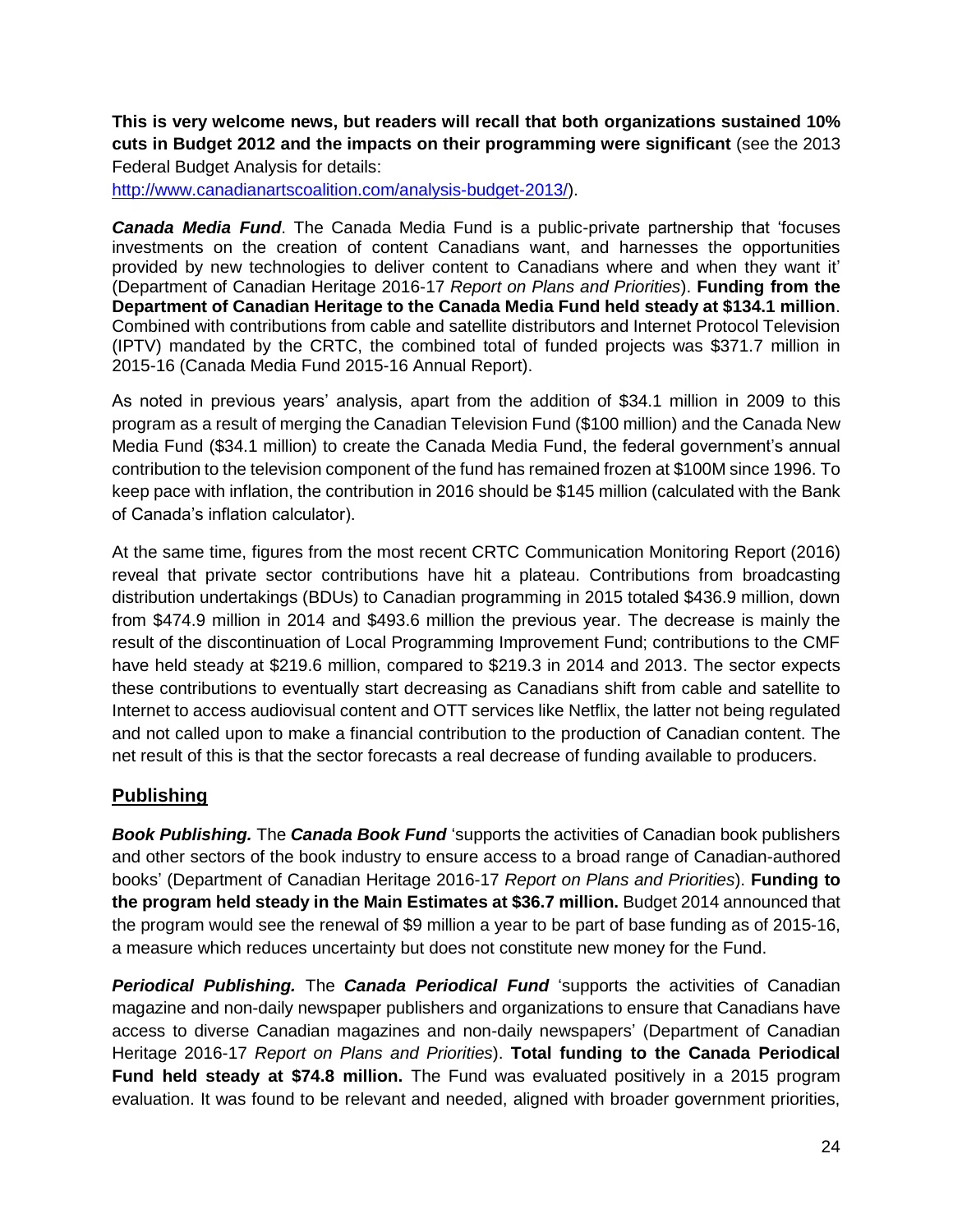and efficiently delivered. Recommendations emerging from the evaluation included the need to revisit the funding formula in light of transformations in the sector.

## **Sound Recording**

The **Canada Music Fund** 'supports the activities of Canadian music creators, artists and entrepreneurs aimed at increasing the creation of, and access to, a diversity of Canadian music for audiences everywhere' (Department of Canadian Heritage 2016-17 *Report on Plans and Priorities*). **Funding to the program held steady at \$24.3 million.** Budget 2014 committed to move \$8.8 million of the program's total funding to base funding as of 2015-16. While this provided more certainty and predictability to funding, it does not constitute an increase.

As may be the case for the Canada Media Fund in the near future, it is worth pointing out here that the contribution of private broadcasters to the Canada Music Fund has already started to decline, a fact that was brought to the attention of the House of Commons Heritage Committee when it studied the Canadian music industry in 2014. In the 2014-2015 broadcast year, commercial radio operators contributed just over \$48 million to the development of Canadian content, a decrease of 28% from the previous year.<sup>14</sup>

## *--------OTHER EXPENDITURES--------*

The *Celebration and Commemoration Program* provides financial assistance to eligible organizations (non-governmental and community organizations) to organize community events during the 'Celebrate Canada!' period, June  $21<sup>st</sup>$  to July 1<sup>st</sup>. The period includes National Aboriginal Day, Saint-Jean-Baptiste Day, Canadian Multiculturalism Day and Canada Day. Funding can also be directed to 'commemorations with a national scope that commemorate and celebrate nationally significant historical figures, places, symbols, events, and accomplishments' (Department of Canadian Heritage 2016-17 *Report on Plans and Priorities*).

This year, funding to the program stands at \$100.2 million, up almost \$65 million from last fiscal year. **Funding to this program has been on the rise year over year**: it received \$14.8 million in 2013-14, \$24.8 million in 2014-15, \$36.8 million in 2015-16 and is now at \$100 million. **The government notes that the program will fund community, regional and national initiatives in support of Canada 150, will mark World War anniversaries from 2014 to 2020 and will fund celebrations of the centennial of women's suffrage and the 175th anniversary of Sir Wilfrid Laurier's birth.** 

*Sport.* **Sport funding holds steady for two of the government's three main sport programs, and is down considerably for the third program because the Toronto 2015 Pan and Parapan American Games concluded.** 

  $14$  This sharp decrease is the consequence of an unusual 14% increase in 2013-14 (to \$59.6 M), coming primarily from tangible benefits (one-time payments made as a result of change in ownership of radio stations). 2014-2015 is however the lowest in five years, confirming a downward trend in contributions by radio station licensees.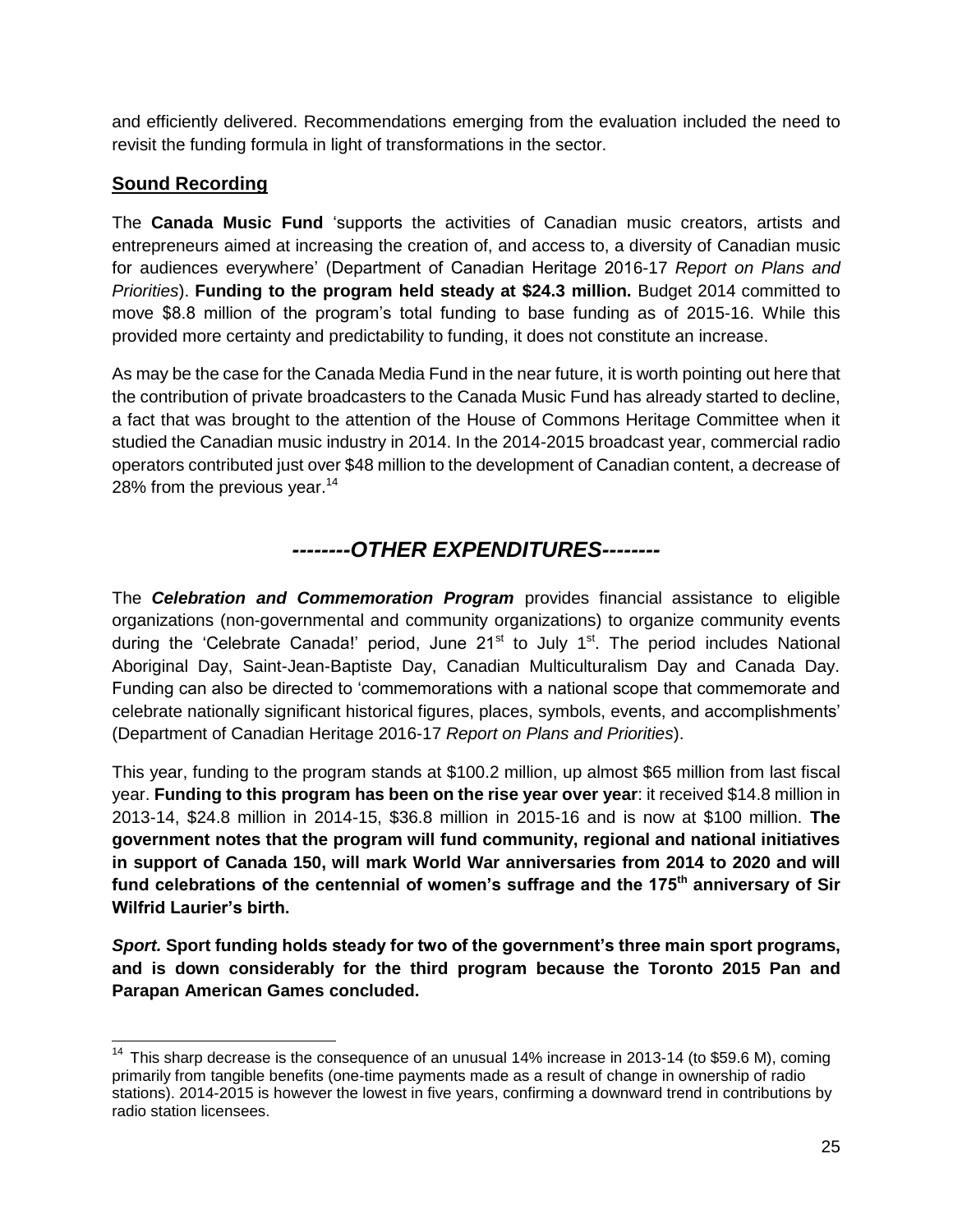The *Athlete Assistance Program,* which provides support to athletes to improve their performance at major international events, received the same level of funding as it did last fiscal year: \$28 million. The government is examining its approach to supporting high performance athletes this fiscal year.

The *Sport Support Program* works to develop athletes and coaches, provide programming for all athletes, increase Canadians' involvement in sport and advance Canadian interests and values. Funding to this program held steady at \$146 million. Key priorities in 2016-17 include supporting athletes participating at the 2016 Rio de Janeiro Olympic and Paralympic games and funding initiatives that help introduce Syrian refugees to Canadian culture through participation in sport.

The *Hosting Program* provides 'assistance for the hosting of the Canada Games and international sport events in Canada' (Department of Canadian Heritage 2016-17 *Report on Plans and Priorities*). Given the conclusion of the Pan and Parapan American games in 2015, funding to the program is down from its high of \$278.5 million in 2014-15 to \$19.9 million this fiscal year.

*Official Languages.* **Expenditures promoting Canada's official languages and supporting official language minority communities held steady year-over-year.** The *Enhancement of Official Languages Program*, which 'helps Canadians gain a better understanding and appreciation of the benefits of linguistic duality, as well as awareness of the constitutionally guaranteed language rights' (Department of Canadian Heritage 2016-17 *Report on Plans and Priorities*), received \$111.5 million in the Main Estimates, the same level of funding as last year.

Funding to the *Development of Official-Language Communities Program,* which 'fosters the vitality of Canada's English-and French-speaking minority communities and enables them to participate fully in all aspects of Canadian life' (Department of Canadian Heritage 2016-17 *Report on Plans and Priorities*), received \$226 million in this year's Main Estimates, the same level as last year.

The *Aboriginal Peoples' Program* centres on 'strengthening cultural identity, encouraging the full participation of Aboriginal peoples in Canadian life, and supporting the continuation of Aboriginal cultures and languages as living elements of Canadian society' (Department of Canadian Heritage 2016-17 *Report on Plans and Priorities*). Funding to this program held steady at just over \$16 million this fiscal year. The program received an additional \$5 million in 2016-17 Supplementary Estimates A for the Aboriginal Languages Initiative.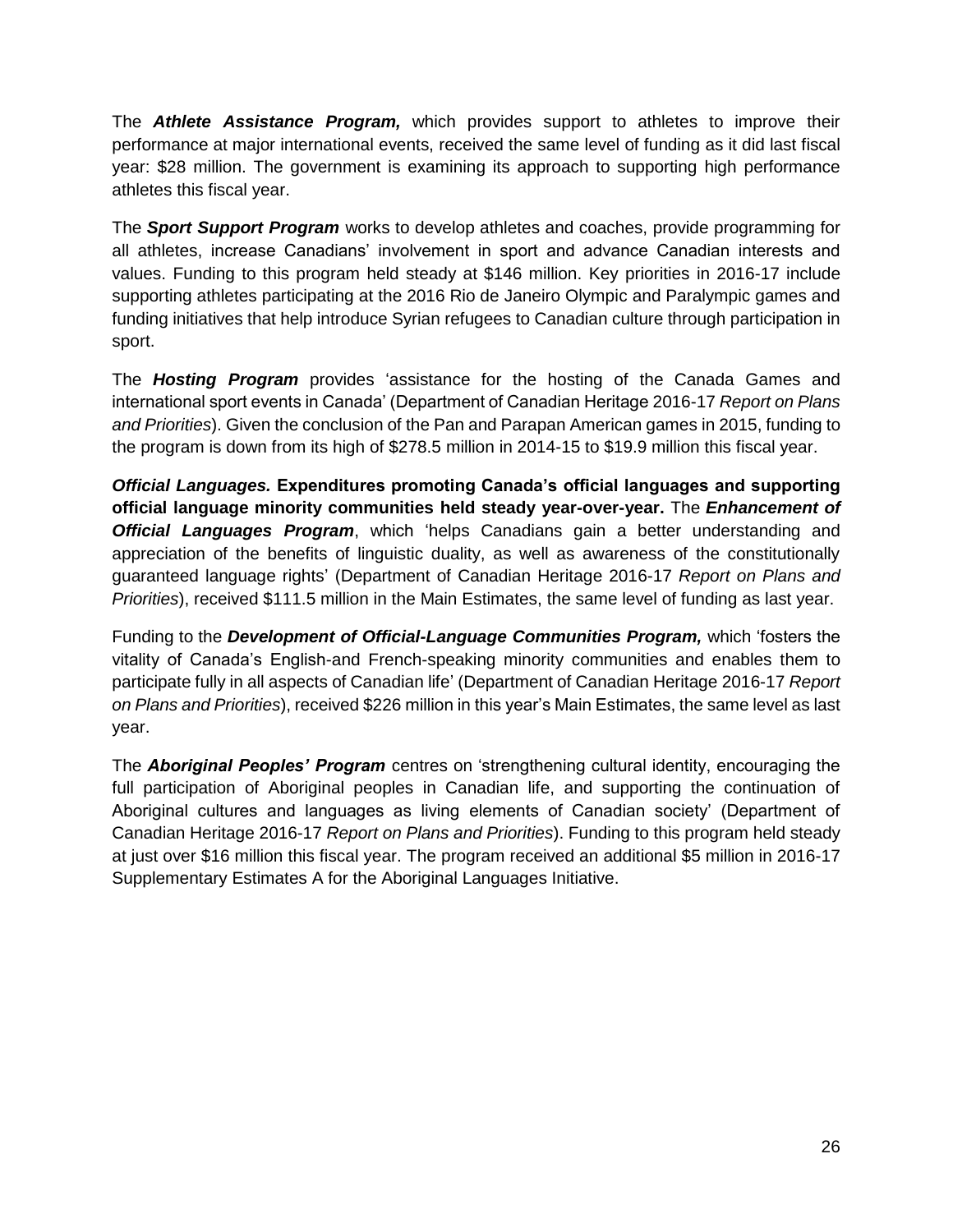## **Appendix**

**Estimates for the Department of Canadian Heritage and Selected Cultural Agencies and Crown Corporations, Total of Main Estimates and Supplementary Estimates A, B and C for Fiscal Year 2014-15 (millions of dollars)**

| Organization <sup>1</sup>                    | <b>Main</b><br><b>Estimates</b> | <b>Budget</b><br>2012                 | <b>Supplementary</b><br><b>Estimates A</b><br>2015-16 |                                   | <b>Supplementary</b><br><b>Estimates B</b><br>2015-16 |                                   | <b>Supplementary</b><br><b>Estimates C</b><br>2015-16 |                                   | <b>Total</b><br><b>Estimates</b> |
|----------------------------------------------|---------------------------------|---------------------------------------|-------------------------------------------------------|-----------------------------------|-------------------------------------------------------|-----------------------------------|-------------------------------------------------------|-----------------------------------|----------------------------------|
|                                              | 2015-16                         | Ongoing<br>Cut as of<br>$2014 - 15^2$ | <b>Net</b><br><b>Transfers</b>                        | <b>New</b><br>Appro-<br>priations | <b>Net</b><br><b>Transfers</b>                        | <b>New</b><br>Appro-<br>priations | <b>Net</b><br><b>Transfers</b>                        | <b>New</b><br>Appro-<br>priations | $2015 - 16^3$                    |
| Department of Canadian<br>Heritage           | 1,254.7                         | (46.2)<br>$(3.5\%)$                   | 1.3                                                   |                                   | $\blacksquare$                                        |                                   | (0.9)                                                 | 10.6                              | 1,265.7                          |
| Canada Council for the<br>Arts               | 182.1                           | $\overline{\phantom{0}}$              | $\blacksquare$                                        | $\blacksquare$                    | $\overline{\phantom{a}}$                              | $\blacksquare$                    | $\overline{0.1}$                                      | $\blacksquare$                    | 182.2                            |
| Canadian Broadcasting<br>Corporation         | 1,038.0                         | (115.0)<br>$(10.7\%)$                 | $\blacksquare$                                        | $\blacksquare$                    | $\overline{\phantom{a}}$                              | $\overline{a}$                    | $\blacksquare$                                        | $\blacksquare$                    | 1,038.0                          |
| Library and Archives of<br>Canada            | 93.0                            | (9.6)<br>$(8.2\%)$                    | $\blacksquare$                                        | $\blacksquare$                    | $\blacksquare$                                        | $\sim$                            |                                                       | 7.1                               | 100.1                            |
| <b>National Arts Centre</b>                  | 54.7                            | (1.9)<br>$(5.3\%)$                    | $\blacksquare$                                        | 20.5                              | $\blacksquare$                                        |                                   |                                                       | $\overline{\phantom{a}}$          | 75.2                             |
| National Gallery of<br>Canada                | 43.8                            | $\overline{\phantom{a}}$              | $\overline{\phantom{a}}$                              | $\blacksquare$                    | $\overline{\phantom{a}}$                              | $\blacksquare$                    |                                                       | $\blacksquare$                    | 43.8                             |
| Canadian Museum of<br>History                | 83.4                            | $\blacksquare$                        | $\blacksquare$                                        | $\overline{a}$                    | $\blacksquare$                                        | $\sim$                            | $\overline{a}$                                        | $\overline{a}$                    | 83.4                             |
| Canadian Museum for<br>Human Rights          | 21.7                            | $\blacksquare$                        | $\blacksquare$                                        |                                   | $\overline{\phantom{a}}$                              |                                   |                                                       |                                   | 21.7                             |
| Canadian Museum of<br>Immigration at Pier 21 | 7.7                             | $\blacksquare$                        | $\blacksquare$                                        | $\blacksquare$                    | $\blacksquare$                                        | $\blacksquare$                    | $\blacksquare$                                        | $\blacksquare$                    | 7.7                              |
| Canadian Museum of<br><b>Nature</b>          | 26.1                            | $\blacksquare$                        | $\blacksquare$                                        |                                   |                                                       |                                   |                                                       |                                   | 26.1                             |
| National Museum of<br>Science and Technology | 29.8                            | $\overline{\phantom{a}}$              | $\blacksquare$                                        | 29.4                              | $\blacksquare$                                        | $\blacksquare$                    |                                                       | $\blacksquare$                    | 59.2                             |
| National Film Board of<br>Canada             | 59.7                            | (6.7)<br>$(10.0\%)$                   | $\blacksquare$                                        | $\blacksquare$                    | $\blacksquare$                                        | $\overline{a}$                    | $\blacksquare$                                        | $\blacksquare$                    | 59.7                             |
| <b>Telefilm Canada</b>                       | 95.5                            | (10.6)<br>$(10.0\%)$                  | $\blacksquare$                                        | $\blacksquare$                    | $\blacksquare$                                        | $\blacksquare$                    |                                                       | $\blacksquare$                    | 95.5                             |
| <b>TOTAL</b>                                 | 2,990.2                         | (191.1)<br>$(6.2\%)$                  | $-4$                                                  | 49.9                              | $\mathbf{I}^4$                                        | $\blacksquare$                    | $^{-4}$                                               | 17.7                              | 3,058.3                          |